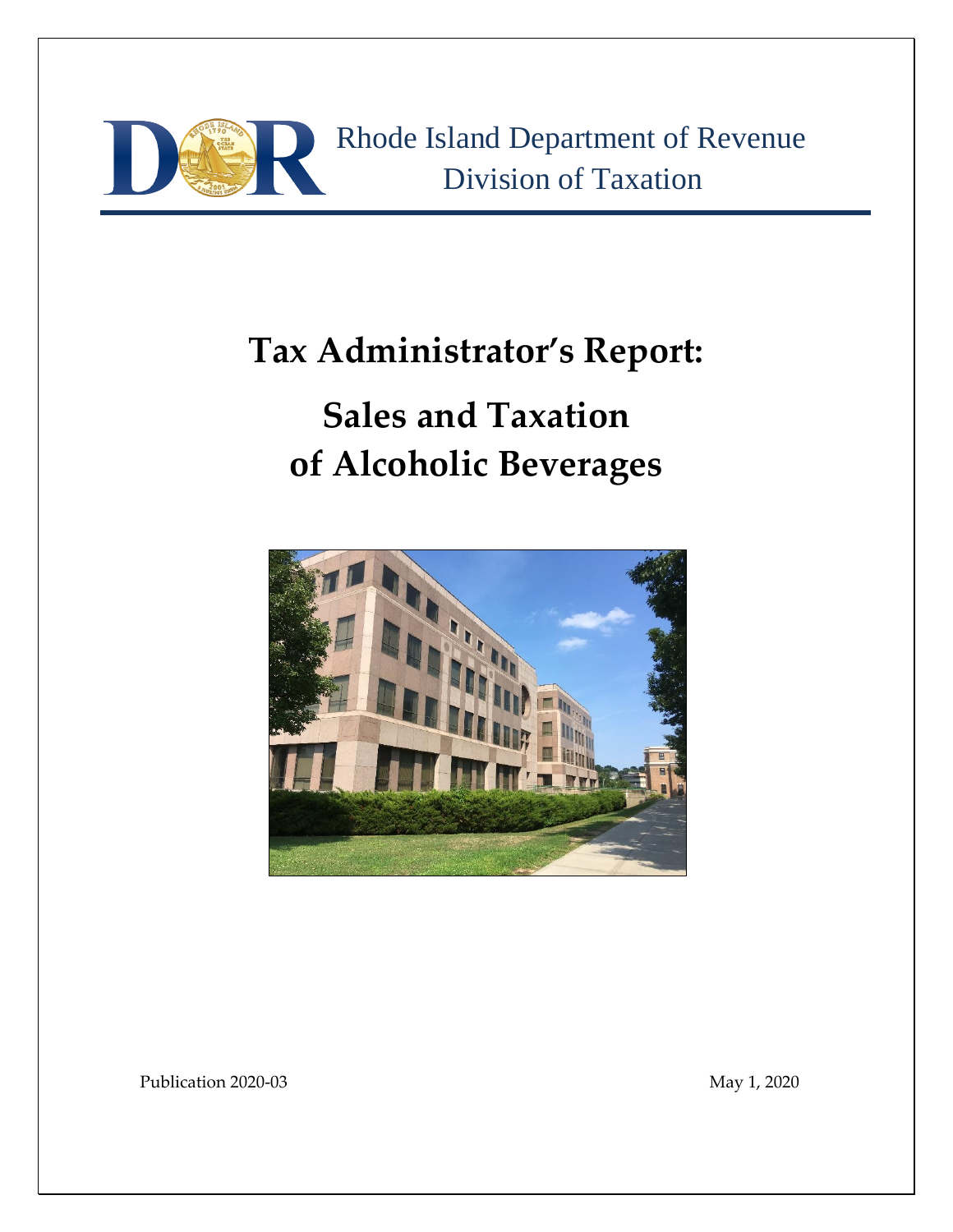### *STATE OF RHODE ISLAND AND PROVIDENCE PLANTATIONS* **DEPARTMENT OF REVENUE DIVISION OF TAXATION**

May 1, 2020

The Honorable William J. Conley, Jr. Chair, Committee on Finance Rhode Island Senate

The Honorable Marvin L. Abney Chair, Committee on Finance Rhode Island House of Representatives

I am submitting this report to you in fulfillment of the requirements set forth in legislation approved by the General Assembly in June 2012.<sup>1</sup>

The terms of that legislation, codified at Rhode Island General Laws § 3-10-5(b), require that the Tax Administrator, on or before May 1, prepare and submit to you a report showing total sales of alcoholic beverages, sales tax collections, and excise tax collections, by county, involving Class A licensees in Rhode Island for the preceding calendar year.

This report draws its data chiefly from annual reports recently filed with the Division of Taxation by Class A licensees authorized to sell alcoholic beverages in Rhode Island. Class A licensees must file their annual reports with the Division by February 1.

Please let me know if you have any questions or require additional information.

Sincerely yours,

Neena S. Savage Rhode Island Tax Administrator

<sup>1</sup> Rhode Island Public Law 2012, ch. 241, art. 21, § 15 (amended by P.L. 2013, ch. 144, art. 9, § 9, and P.L. 2014, ch. 528, § 1).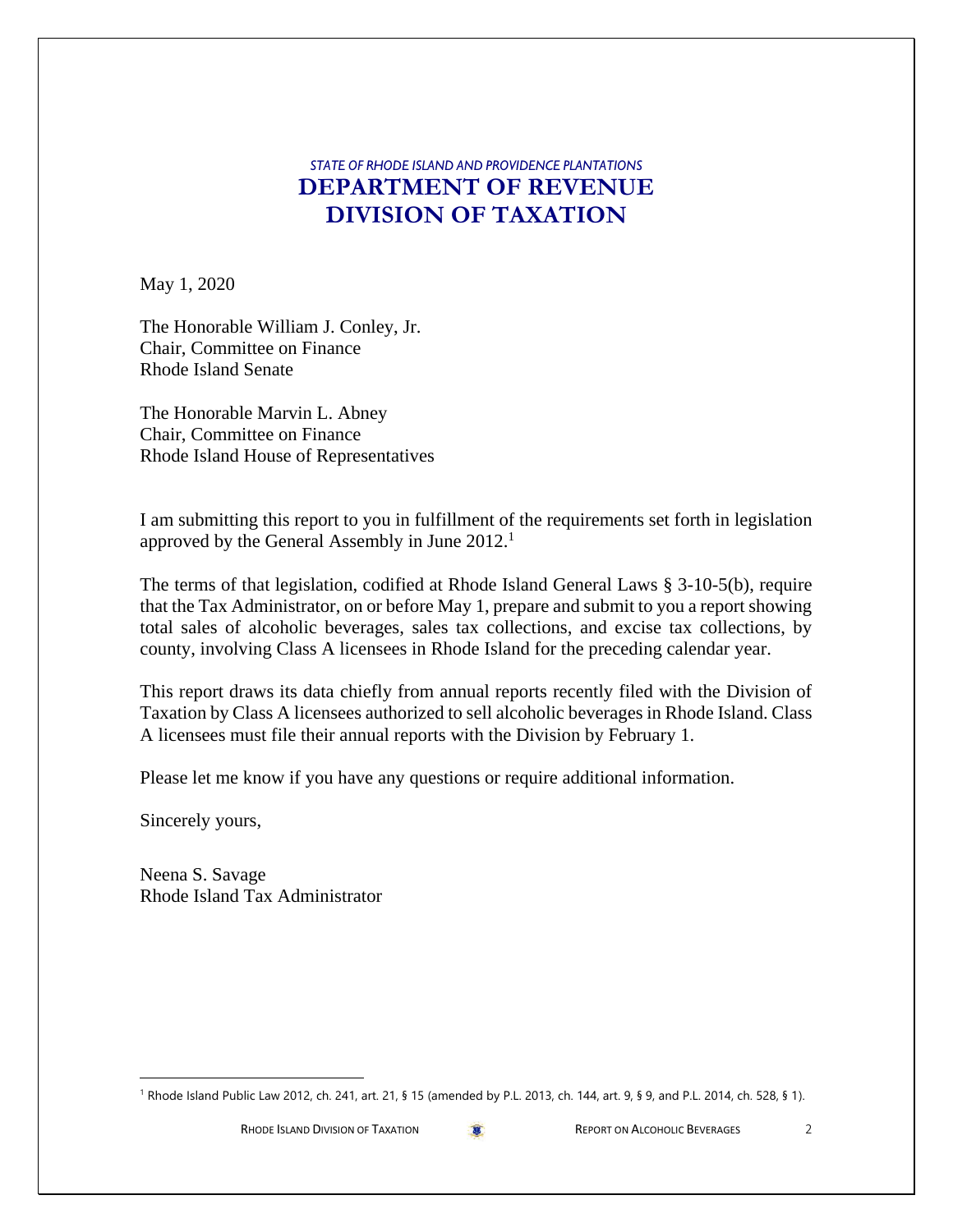"Each Class A licensee authorized to sell intoxicating beverages at wholesale or retail in this state shall file an annual report on or before February 1 with the division of taxation in the form required by the tax administrator. Such report shall include, but not be limited to, total sales of alcoholic beverages, sales tax, and excise tax collections on such sales for the immediately preceding calendar year. Annually, on or before May 1, the tax administrator shall prepare and submit to the chairs of the house and senate finance committees a report reflecting data from the annual reports submitted by said licensee to the division of taxation. The tax administrator's report shall compile total sales of alcoholic beverages, sales tax, and excise tax collections by county."

~~~~~~~~~~~~~~~~~~~~~~~~~~~~~~~~~~~~~~~~~~~~~~~~

~~~~~~~~~~~~~~~~~~~~~~~~~~~~~~~~~~~~~~~~~~~~~~~~

-- Rhode Island General Laws § 3-10-5(b)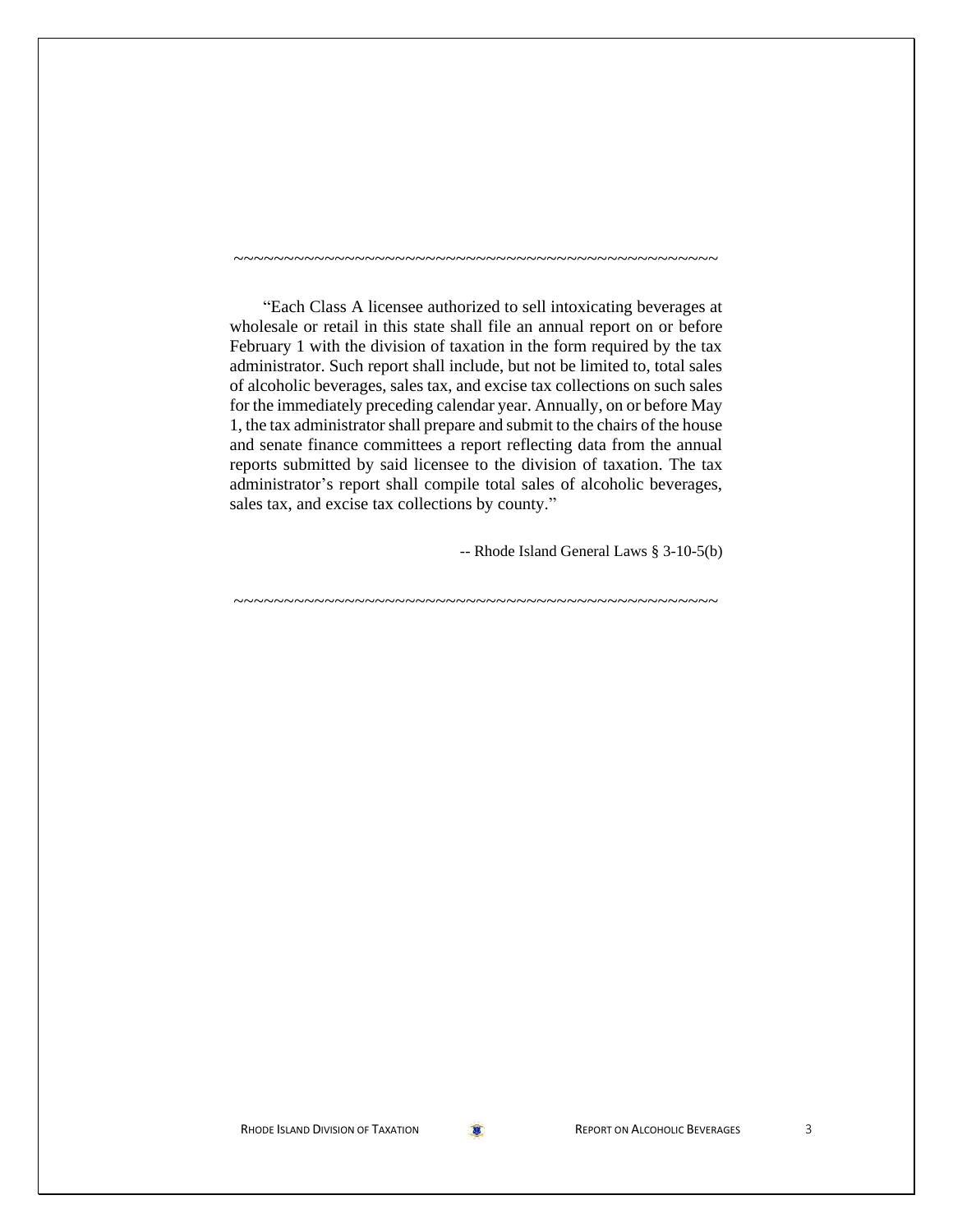### Executive summary

This report, as required by statute, shows total sales of alcoholic beverages, sales tax collections, and excise tax collections, by county, involving Class A licensees in Rhode Island for the 2019 calendar year.<sup>2</sup>

### Disclaimer

The Rhode Island Division of Taxation has made every effort to ensure that the data in this report is reliable. However, the Division urges that care be taken when drawing conclusions based on the data.

For example, the Division was required to compile the data based solely on the annual returns ("annual reconciliations") as filed by liquor stores and wholesalers. There was insufficient time to audit all of those returns to ensure that they were complete and accurate.

Furthermore, the Division faced challenges in compiling this report. Although the liquor stores and wholesalers are required to file annual reconciliations by statute, some liquor stores and wholesalers failed to file their returns in time for the results to be included in this report.<sup>3</sup>

Approximately 10% of liquor stores failed to file their returns this year. While that is an improvement compared with last year's delinquency rate of approximately 16%, the percentage of delinquent filers this year could nonetheless have a material effect on the results presented in this report.

### Summary of findings

Following is a summary of the findings of this report.

| <b>Summary of findings</b> (dollars in millions)          |          |          |                   |
|-----------------------------------------------------------|----------|----------|-------------------|
|                                                           | 2018     | 2019     | <b>Difference</b> |
| Gross sales of alcoholic beverages by liquor stores       | \$374.45 | \$360.82 | $-3.64\%$         |
| Net taxable sales of alcoholic beverages by liquor stores | \$129.53 | \$125.15 | $-3.38%$          |
| Sales tax collected and remitted by liquor stores         | \$9.07   | \$8.76   | $-3.38%$          |
| Sales of wine and spirits, deducted via exemption*        | \$244.39 | \$235.09 | $-3.81%$          |
| Excise tax on sales by wholesalers to liquor stores**     | \$15.68  | \$14.59  | $-6.94%$          |

Numbers are rounded and are for calendar year.

\* Sales of wine and spirts, deducted on liquor store sales tax reconciliations, by year. (Wine and spirits sold at liquor stores in Rhode Island were exempt from Rhode Island 7% sales and use tax for 2018 and 2019 calendar years.)

\*\* Wholesalers/distributors pay excise tax on alcoholic beverages they sell, net of inventory, to liquor stores.

 $2$  Dollar amounts and percentages throughout this report are subject to rounding.

<sup>&</sup>lt;sup>3</sup> For purposes of this report, the Division stopped tallying and vetting data on April 13, 2020.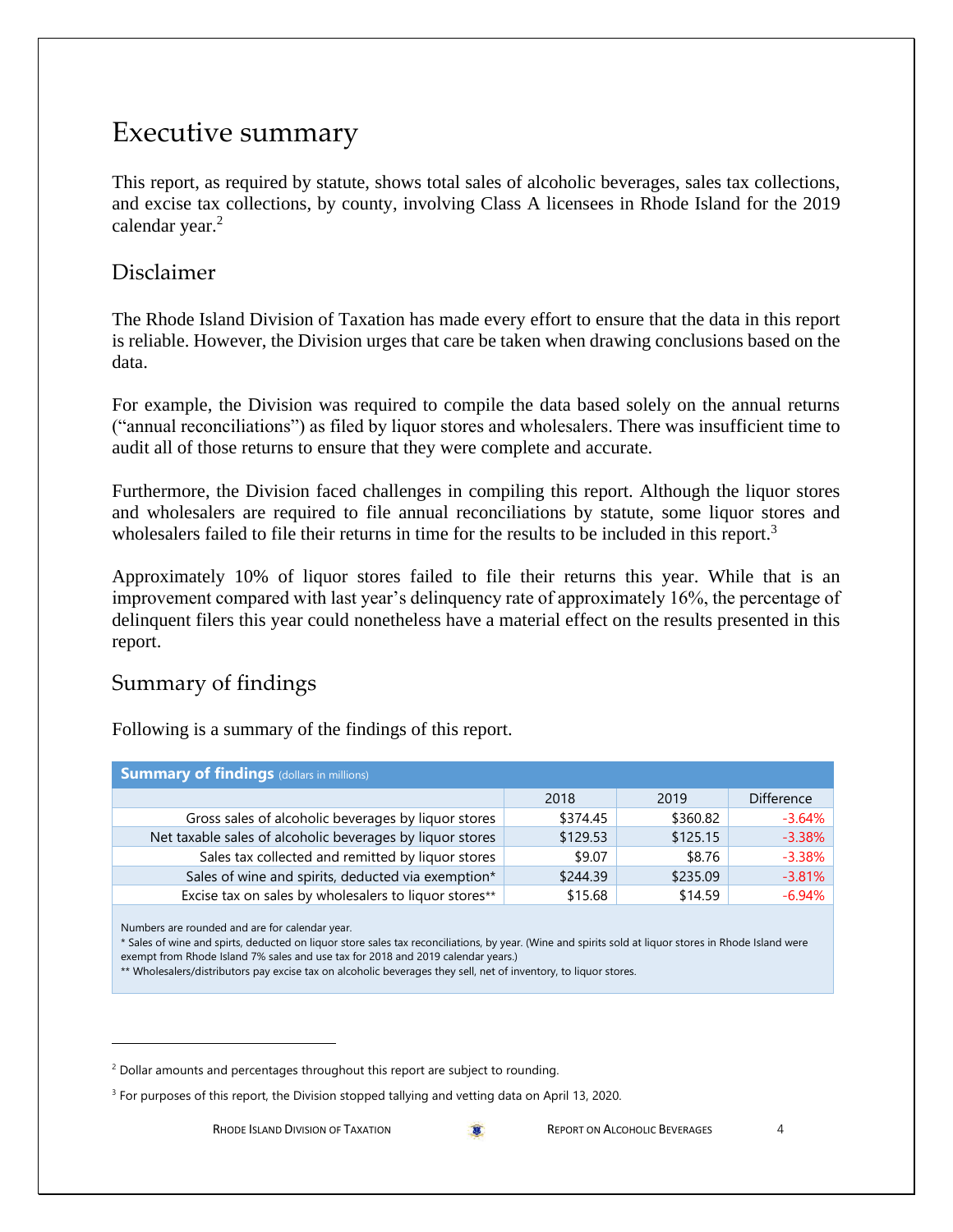▪ Gross sales of alcoholic beverages by liquor stores in Rhode Island totaled \$360.82 million in calendar year 2019, compared with \$374.45 million in calendar year 2018, a decrease of 3.64%.

▪ Net taxable sales of alcoholic beverages by liquor stores in Rhode Island – in other words, sales after considering deductions and exemptions, including the exemption for wine and spirits – totaled approximately \$125.15 million in calendar year 2019, compared with \$129.53 million in calendar year 2018, a decrease of 3.38%.

■ Liquor stores collected and remitted \$8.76 million in Rhode Island sales and use tax in calendar year 2019, compared with \$9.07 million in calendar year 2018, a decrease of 3.38%. (The tax rate for each year was 7%.)

▪ The Division of Taxation estimates that wholesalers/distributors paid a combined total of approximately \$14.59 million in Rhode Island excise tax on alcoholic beverages they sold, net of inventory, to liquor stores in Rhode Island in calendar year 2019, compared with \$15.68 million in calendar year 2018, a decrease of 6.94%.

#### **Estimates**

Liquor stores claimed, in the aggregate, a sales tax deduction – related to the sales tax exemption for wine and spirits – of \$235.09 million in 2019, compared with \$244.39 million in 2018.

Based on those deductions, and on the Rhode Island sales and use tax rate of 7%, the Division of Taxation estimates that Rhode Island forfeited approximately \$16.46 million in sales tax revenue in 2019 related to the sales tax exemption for wine and spirits sold at liquor stores, compared with \$17.11 million in sales tax revenue in 2018 related to the same exemption.

### Scope of report

There are 234 active Class A licensees – liquor stores<sup>4</sup> – in Rhode Island.<sup>5</sup> Each is required by statute to file an annual sales and use tax return, known as an annual reconciliation.<sup>6</sup> The returns are due on or before February 1 of each year.

Based on the information contained in such returns, the Tax Administrator is required by statute to prepare and submit a report to the chairs of the House and Senate Finance Committees.

<sup>4</sup> Liquor stores are also known as "package stores."

<sup>&</sup>lt;sup>5</sup> In general, a retailer with a Class A license is authorized to store and sell alcoholic beverages on premises, under certain conditions. For more information, see Rhode Island General Laws § 3-7-1 and § 3-7-3.

<sup>6</sup> Rhode Island General Laws § 3-10-5(b).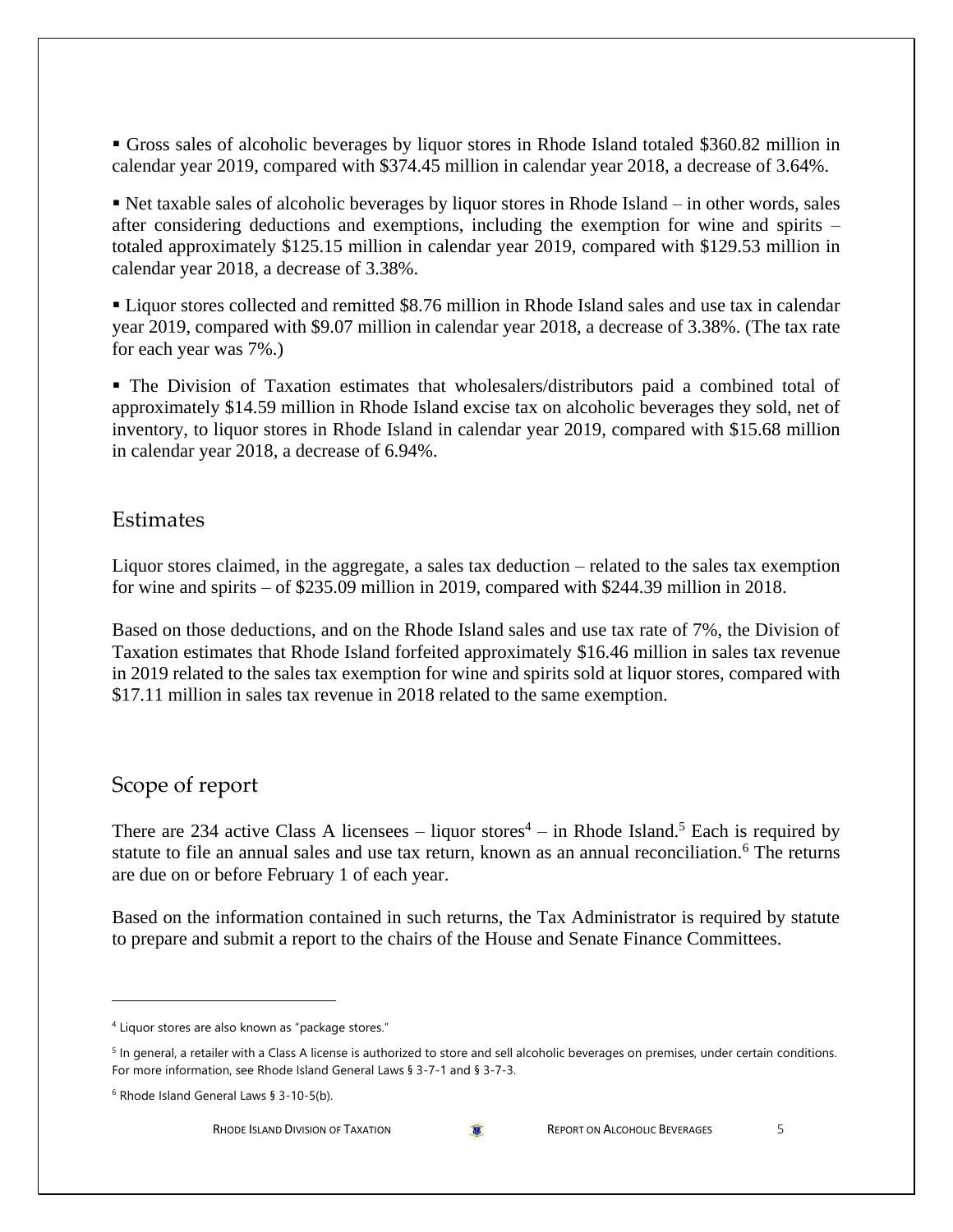The report is due on or before May 1 of each year. It must include the following information:

- Total sales of alcoholic beverages by county.
- Sales tax collections by county.
- Excise tax collections by county.

This report includes four main sections:

1.) Gross sales of alcoholic beverages.

- 2.) Sales tax collections (based on net taxable sales of alcoholic beverages).
- 3.) Excise tax (paid by wholesalers/distributors).

4.) Additional information.

(The appendices also contain additional information.)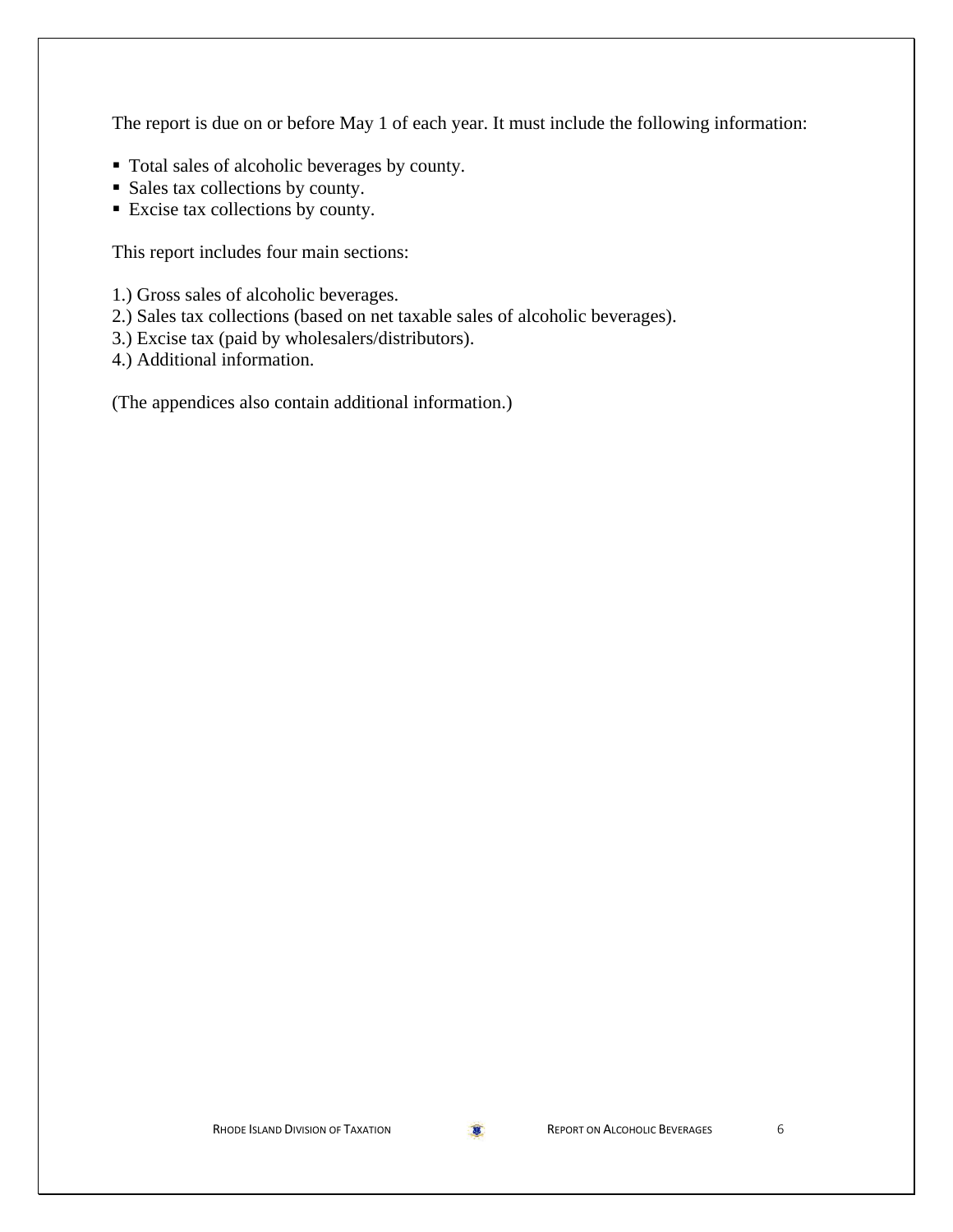# 1.) Sales of alcoholic beverages by liquor stores

The Division of Taxation estimates that gross sales of alcoholic beverages at liquor stores in Rhode Island in calendar year 2019 totaled approximately \$360.82 million, which represents a 3.64% decline from calendar year 2018. 7

| Gross sales of alcoholic beverages, statewide, by year (dollars in millions)                                                                                                                                     |          |          |                   |  |  |
|------------------------------------------------------------------------------------------------------------------------------------------------------------------------------------------------------------------|----------|----------|-------------------|--|--|
|                                                                                                                                                                                                                  | 2018     | 2019     | <b>Difference</b> |  |  |
| Gross sales of alcoholic beverages by liquor stores                                                                                                                                                              | \$374.45 | \$360.82 | $-3.64\%$         |  |  |
| Numbers are for calendar year, are rounded, are for sales at liquor stores only (before deductions and exemptions), and are based on<br>annual reconciliation reports filed by stores with Division of Taxation. |          |          |                   |  |  |

- Wine and spirit sales accounted for approximately \$235.09 million, or 65.15%, of gross sales of alcoholic beverages by liquor stores in calendar year 2019.
- Beer and malt sales accounted for approximately \$125.73 million, or 34.85%, of gross sales of alcoholic beverages by liquor stores in calendar year 2019. (Rhode Island's sales tax exemption applies to wine and spirit sales, not to beer and malt sales.)



 $7$  Approximately 10% of liquor stores failed to file their returns this year. The delinquency rate could have a material effect on the results presented in this report.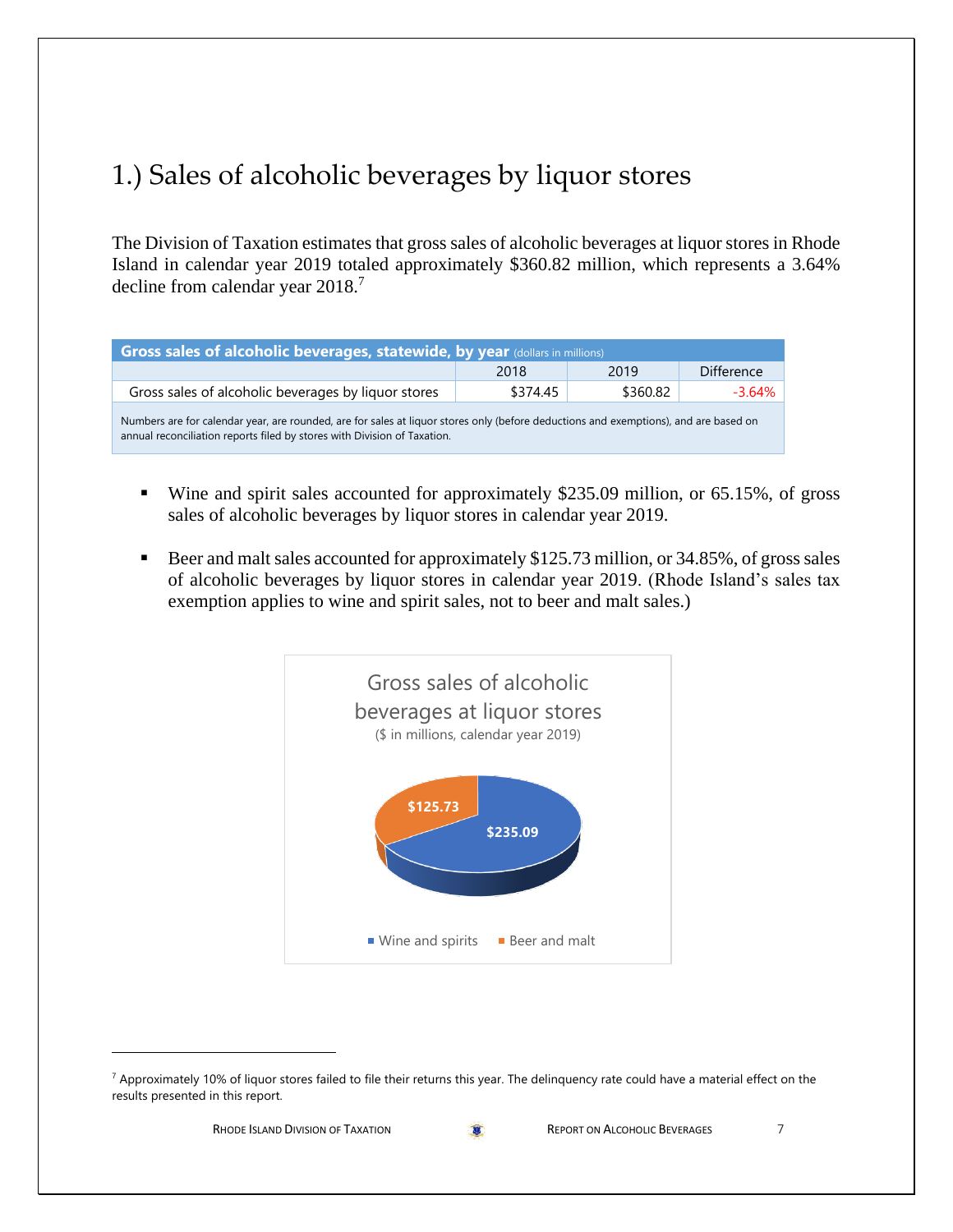Of the approximately \$360.82 million in gross sales of alcoholic beverages by liquor stores in calendar year 2019, Providence County accounted for the largest portion – approximately \$172.23 million. Bristol County accounted for the smallest portion – approximately \$16.25 million.

| Gross sales of alcoholic beverages by county, by year                                                 |                  |                  |                    |              |  |
|-------------------------------------------------------------------------------------------------------|------------------|------------------|--------------------|--------------|--|
| County                                                                                                | 2018             | 2019             | \$ Difference      | % Difference |  |
| <b>Bristol</b>                                                                                        | \$13,959,131.80  | \$16,253,081.18  | \$2,293,949.38     | 16.43%       |  |
| Kent                                                                                                  | \$81,306,259.39  | \$78,086,928.19  | $-$ \$3,219,331.20 | $-3.96%$     |  |
| Newport                                                                                               | \$37,546,663.95  | \$31,466,016.85  | $-$ \$6,080,647.10 | $-16.19%$    |  |
| Providence                                                                                            | \$175,715,783.52 | \$172,233,254.22 | $-$ \$3,482,529.30 | $-1.98%$     |  |
| Washington                                                                                            | \$65,917,748.22  | \$62,785,057.37  | $-$ \$3,132,690.85 | $-4.75%$     |  |
| Total                                                                                                 | \$374,445,586.88 | \$360,824,337.81 | $-$13,621,249.07$  | $-3.64%$     |  |
| Aggregate amounts for calendar year 2018 and calendar year 2019, from unaudited reports by licensees. |                  |                  |                    |              |  |

### Net taxable sales of alcoholic beverages

The Division of Taxation estimates that net taxable sales of alcoholic beverages at liquor stores in Rhode Island in calendar year 2019 totaled approximately \$125.15 million.<sup>8</sup> That represents a 3.38% decrease from calendar year 2018. The sales tax exemption for wine and spirits was in force for all of calendar years 2018 and 2019.

| Net taxable sales of alcoholic beverages at liquor stores, by year (dollars in millions) |          |          |                   |  |
|------------------------------------------------------------------------------------------|----------|----------|-------------------|--|
|                                                                                          | 2018     | 2019     | <b>Difference</b> |  |
| Net taxable sales of alcoholic beverages by liquor stores                                | \$129.53 | \$125.15 | $-3.38%$          |  |
|                                                                                          |          |          |                   |  |

Calendar-year numbers are rounded, are for sales in Rhode Island at liquor stores only, after deductions and exemptions, and are based on annual reconciliation reports filed by stores with Division of Taxation.

<sup>&</sup>lt;sup>8</sup> "Net taxable sales" generally means gross sales after deductions for certain nontaxable items, including re-sales mainly to caterers (who charge sales tax to end users); sales to tax-exempt federal and state government agencies; sales to tax-exempt nonprofit organizations; and the sale of wine and spirits. (The sale of wine and spirits was exempt from the sales tax for all of calendar years 2018 and 2019.)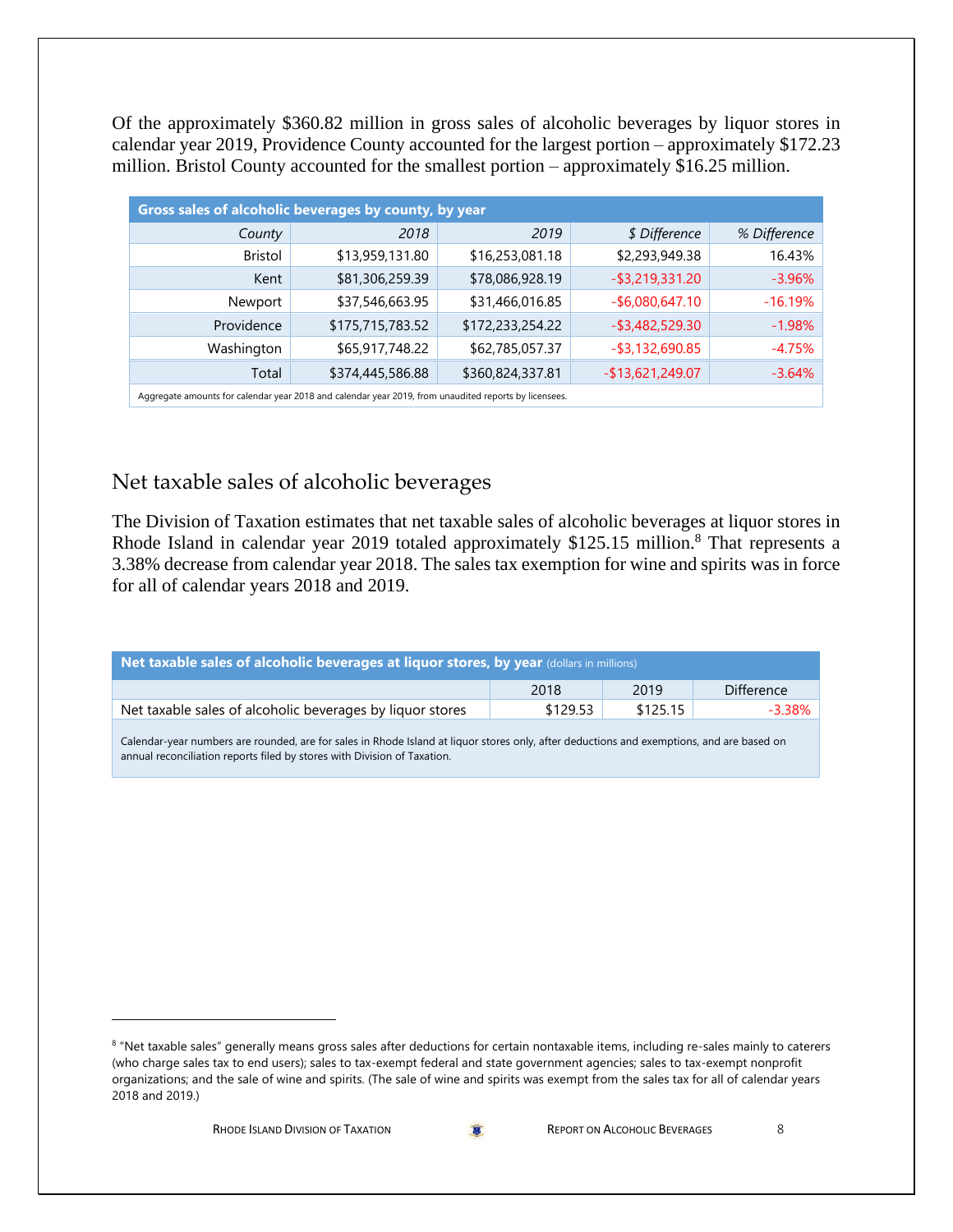Of the \$125.15 million in net taxable sales of alcoholic beverages at liquor stores in Rhode Island in calendar year 2019, Providence County accounted for the largest portion – approximately \$60.95 million. Bristol County accounted for the smallest portion, approximately \$5.08 million.

| Net taxable sales of alcoholic beverages, by county, by year |                  |                  |                    |              |  |
|--------------------------------------------------------------|------------------|------------------|--------------------|--------------|--|
| County                                                       | 2018             | 2019             | \$ Difference      | % Difference |  |
| <b>Bristol</b>                                               | \$3,308,741.40   | \$5,077,486.01   | \$1,768,744.61     | 53.46%       |  |
| Kent                                                         | \$28,566,578.75  | \$26,948,204.28  | $-$1,618,374.47$   | $-5.67%$     |  |
| Newport                                                      | \$11,986,141.82  | \$11,001,512.30  | $-$ \$984,629.52   | $-8.21%$     |  |
| Providence                                                   | \$62,918,303.71  | \$60,951,227.65  | $-$1,967,076.06$   | $-3.13%$     |  |
| Washington                                                   | \$22,749,894.02  | \$21,169,408.22  | $-$1,580,485.80$   | $-6.95\%$    |  |
| Total                                                        | \$129,529,659.70 | \$125,147,838.46 | $-$ \$4,381,821.24 | $-3.38%$     |  |
|                                                              |                  |                  |                    |              |  |

Aggregate amounts for calendar year 2018 and calendar year 2019, from unaudited reports by licensees.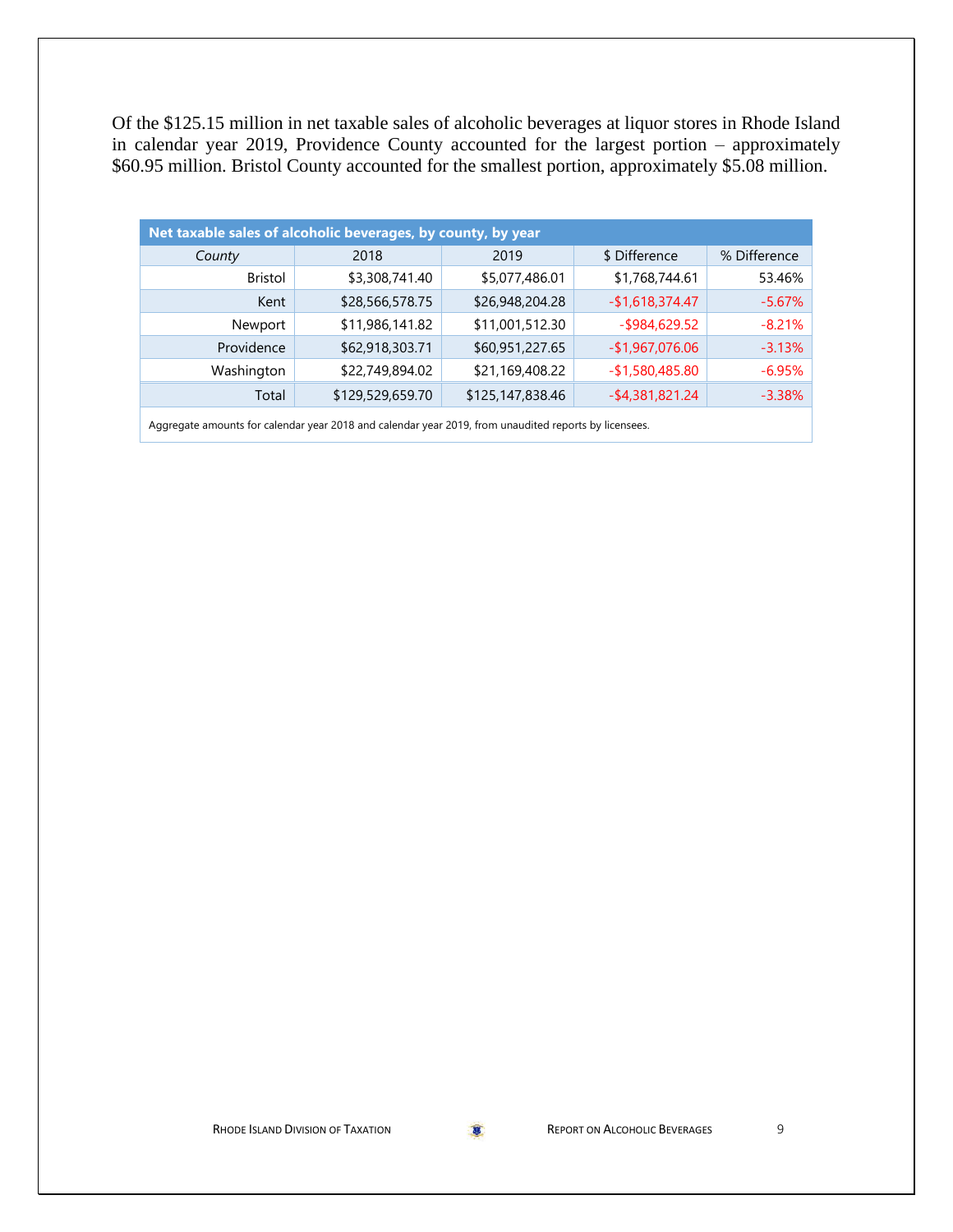# 2.) Sales tax collections

Rhode Island liquor stores collected and remitted a total of approximately \$8.76 million in sales tax on their net taxable sales of alcoholic beverages in 2019, compared with \$9.07 million in 2018, a decrease of  $3.38\%$ .<sup>9</sup>

| Sales tax collected and remitted by liquor stores, by year (dollars in millions) |        |        |                   |  |  |
|----------------------------------------------------------------------------------|--------|--------|-------------------|--|--|
|                                                                                  | 2018   | 2019   | <b>Difference</b> |  |  |
| Sales tax collected and remitted by liquor stores                                | \$9.07 | \$8.76 | -3.38%            |  |  |
| Numbers are for calendar years and are rounded.                                  |        |        |                   |  |  |

By county in 2019, liquor stores in Providence County collected and remitted the most in sales tax, in the aggregate – approximately \$4.3 million. Liquor stores in Bristol County collected the least, in the aggregate – approximately \$355,424.

| Sales tax collected and remitted by liquor stores, by county, by year                                                                                                                                                            |                |                |                  |              |  |
|----------------------------------------------------------------------------------------------------------------------------------------------------------------------------------------------------------------------------------|----------------|----------------|------------------|--------------|--|
| County                                                                                                                                                                                                                           | 2018           | 2019           | \$ Difference    | % Difference |  |
| <b>Bristol</b>                                                                                                                                                                                                                   | \$231,611.90   | \$355,424.02   | \$123,812.12     | 53.46%       |  |
| Kent                                                                                                                                                                                                                             | \$1,999,660.51 | \$1,886,374.30 | $-$113,286.21$   | $-5.67%$     |  |
| Newport                                                                                                                                                                                                                          | \$839,029.93   | \$770,105.86   | $-$ \$68,924.07  | $-8.21%$     |  |
| Providence                                                                                                                                                                                                                       | \$4,404,281.26 | \$4,266,585.94 | $-$137,695.32$   | $-3.13%$     |  |
| Washington                                                                                                                                                                                                                       | \$1,592,492.58 | \$1,481,858.58 | $-$110,634.00$   | $-6.95%$     |  |
| Total                                                                                                                                                                                                                            | \$9,067,076.18 | \$8,760,348.69 | $-$ \$306,727.49 | $-3.38%$     |  |
| $\mathbf{A}$ , and the contract the contract the contract of the contract of the contract of the contract of the contract of the contract of the contract of the contract of the contract of the contract of the contract of the |                |                |                  |              |  |

Aggregate amounts for calendar year 2018 and calendar year 2019, from unaudited reports by licensees.

For both 2018 and 2019, the sales tax exemption for wine and spirits was in effect for the full year.

<sup>&</sup>lt;sup>9</sup> Approximately 10% of liquor stores failed to file their returns this year. The delinquencies could have a material effect on the results presented in this report.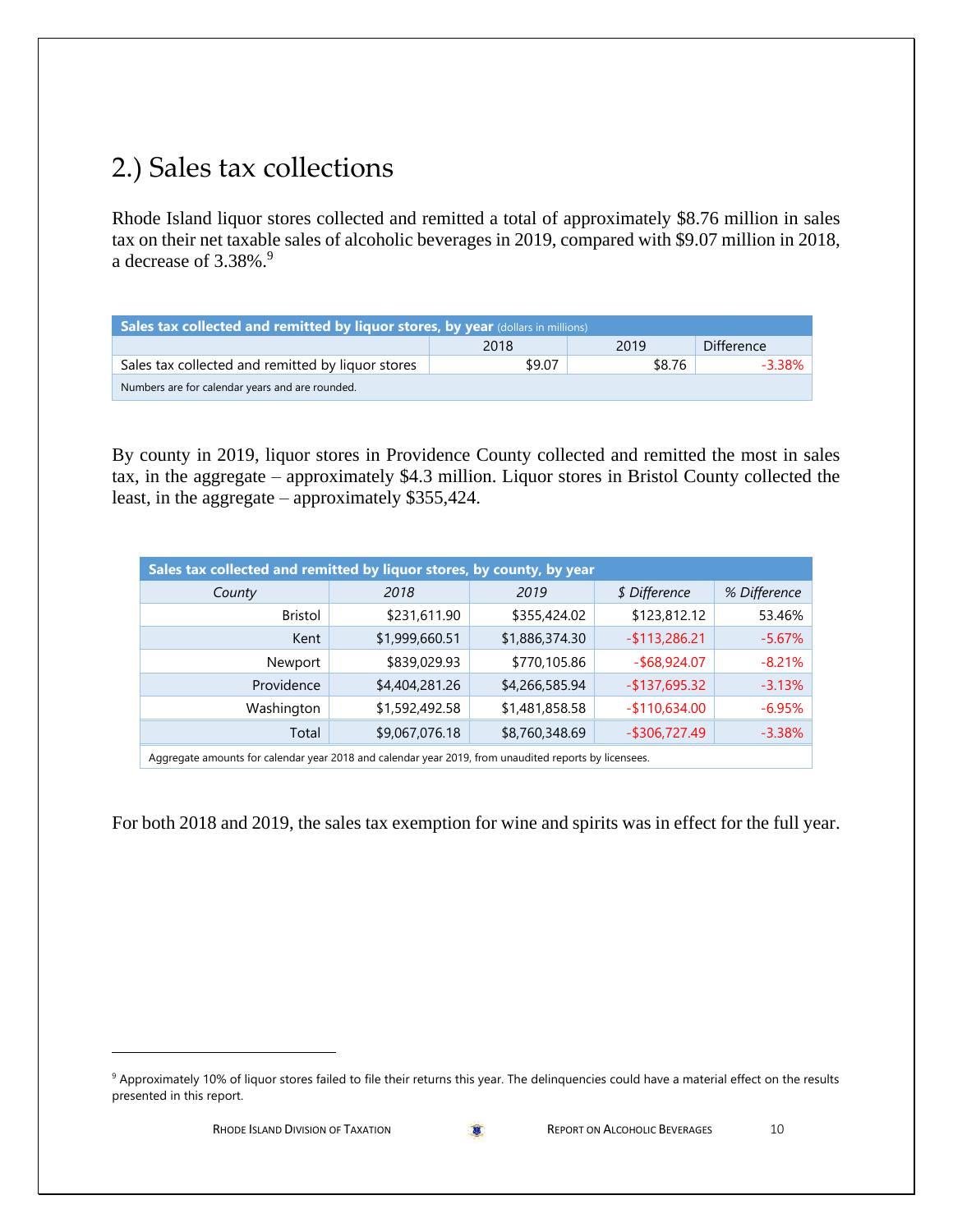#### Exemption for wine, spirits

Legislation enacted on July 3,  $2013$ ,  $^{10}$  temporarily exempted wine and spirits sold at liquor stores from Rhode Island sales and use tax. The exemption was for a 16-month period – from December 1, 2013, through March 31, 2015.

Under legislation enacted June 19,  $2014$ ,  $^{11}$  that exemption was extended for three months, through June 30, 2015. Under legislation enacted on June 30, 2015,  $^{12}$  the exemption was made permanent.

With respect to wine and spirit sales as listed on annual reconciliation returns, liquor stores in the aggregate claimed a sales and use tax deduction of approximately \$235.09 million for 2019, compared with \$244.39 million for 2018, a decrease of approximately 3.81%.

| Sales of wine and spirts, deducted on liquor store sales tax reconciliations, by year (dollars in millions) |          |          |            |  |  |
|-------------------------------------------------------------------------------------------------------------|----------|----------|------------|--|--|
|                                                                                                             | 2018     | 2019     | Difference |  |  |
| Sales of wine and spirits, deducted via exemption                                                           | \$244.39 | \$235.09 | $-3.81\%$  |  |  |
| Dollar amounts are for calendar years and are rounded.                                                      |          |          |            |  |  |

By county in 2019, liquor stores in Providence County in the aggregate claimed the highest deduction for wine and spirits under the wine-and-spirits exemption, at approximately \$111 million. Liquor stores in Bristol County in the aggregate had the lowest deduction for wine and spirits, at approximately \$11.12 million.

| Sale of wine and spirits, deducted on liquor store sales tax reconciliations, by county, by year           |                  |                  |                    |              |  |
|------------------------------------------------------------------------------------------------------------|------------------|------------------|--------------------|--------------|--|
| County                                                                                                     | 2018             | 2019             | \$ Difference      | % Difference |  |
| <b>Bristol</b>                                                                                             | \$10,587,445.38  | \$11,115,118.48  | \$527,673.10       | 4.98%        |  |
| Kent                                                                                                       | \$52,673,713.58  | \$51,033,818.63  | $-$1,639,894.95$   | $-3.11%$     |  |
| Newport                                                                                                    | \$25,512,298.77  | \$20,418,186.74  | $-$ \$5,094,112.03 | $-19.97%$    |  |
| Providence                                                                                                 | \$112,520,639.24 | \$111,004,593.82 | $-$1,516,045.42$   | $-1.35%$     |  |
| Washington                                                                                                 | \$43,094,345.85  | \$41,519,668.76  | $-$1,574,677.09$   | $-3.65%$     |  |
| Total                                                                                                      | \$244,388,442.82 | \$235,091,386.43 | $-$ \$9,297,056.39 | $-3.80%$     |  |
| Agreeate provider to release the calculation of calculation was 2019, from unquising reports by licensess. |                  |                  |                    |              |  |

Aggregate amounts for calendar year 2018 and calendar year 2019, from unaudited reports by licensees.

<sup>11</sup> Rhode Island Public Law 2014, ch. 145, art. 12, § 9.

<sup>12</sup> Rhode Island Public Law 2015, ch. 141, art. 11, § 7.

<sup>&</sup>lt;sup>10</sup> Rhode Island Public Law 2013, ch. 144, art. 9, § 3, added an exemption to Rhode Island General Laws § 44-18-30, "Gross receipts exempt from sales and use taxes." The exemption applied to the sale and storage, use, or other consumption in Rhode Island of alcoholic beverages from December 1, 2013, through March 31, 2015 – although beer and malt beverages continued to be subject to sales and use tax during that period. The legislation enacted in 2013 also stated that alcoholic beverages "shall not be subject to minimum markup" from December 1, 2013, through March 31, 2015.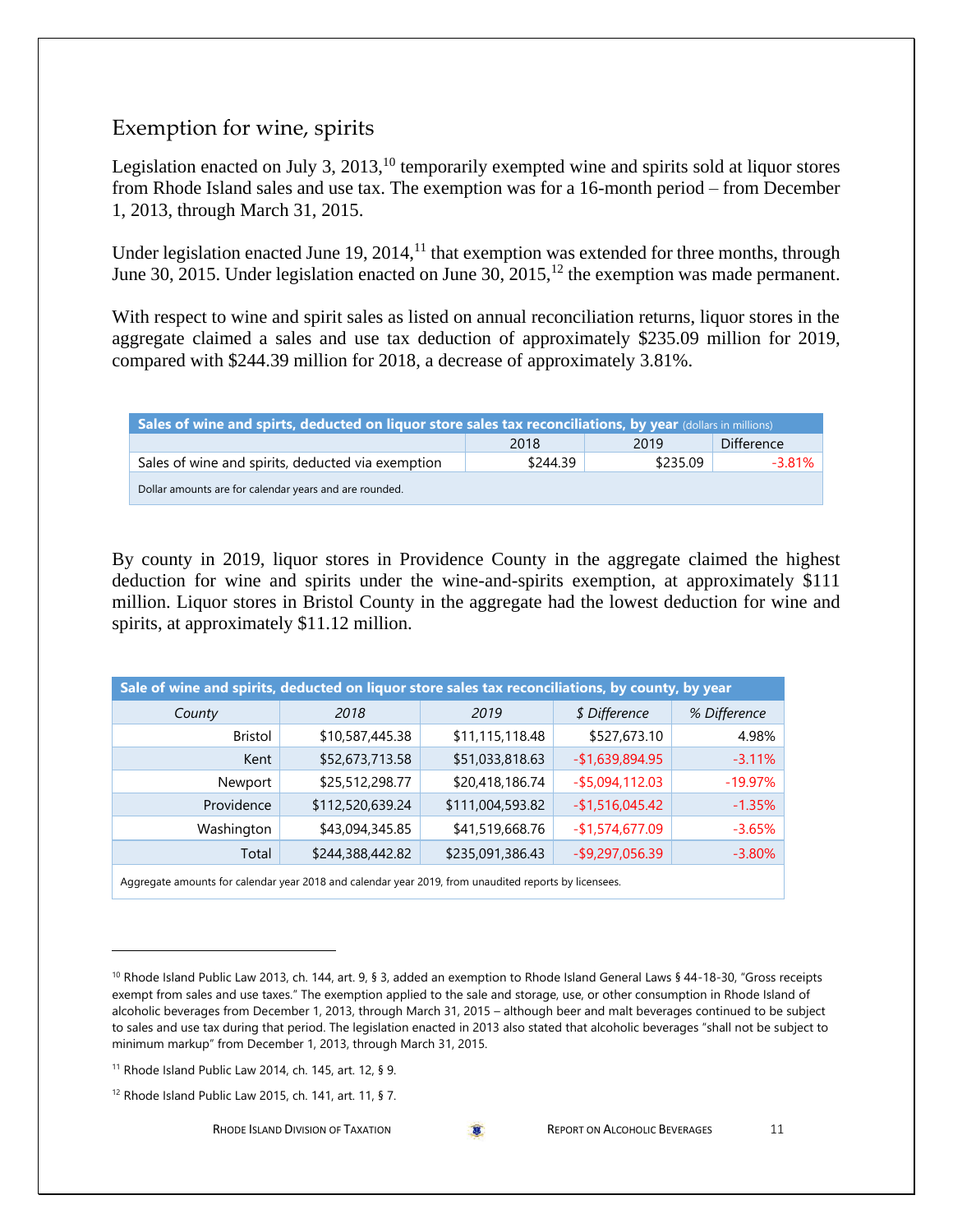## Forgone sales tax revenue

The Division of Taxation estimates that Rhode Island forfeited approximately \$16.46 million in sales tax revenue because of the sales tax exemption on wine and spirit sales for 2019, compared with \$17.11 million in sales tax revenue in 2018 related to the same exemption.

| Estimate of forgone sales tax revenue, by county, calendar year 2019 |                                                 |                                          |  |  |  |
|----------------------------------------------------------------------|-------------------------------------------------|------------------------------------------|--|--|--|
| County                                                               | Wine and spirit sales deducted on store returns | An estimate of forgone sales tax revenue |  |  |  |
| <b>Bristol</b>                                                       | \$11,115,118.48                                 | \$778,058.29                             |  |  |  |
| Kent                                                                 | \$51,033,818.63                                 | \$3,572,367.30                           |  |  |  |
| Newport                                                              | \$20,418,186.74                                 | \$1,429,273.07                           |  |  |  |
| Providence                                                           | \$111,004,593.82                                | \$7,770,321.57                           |  |  |  |
| Washington                                                           | \$41,519,668.76                                 | \$2,906,376.81                           |  |  |  |
| Total                                                                | \$235,091,386.43                                | \$16,456,397.05                          |  |  |  |
| Amounts above are for calendar year 2019.                            |                                                 |                                          |  |  |  |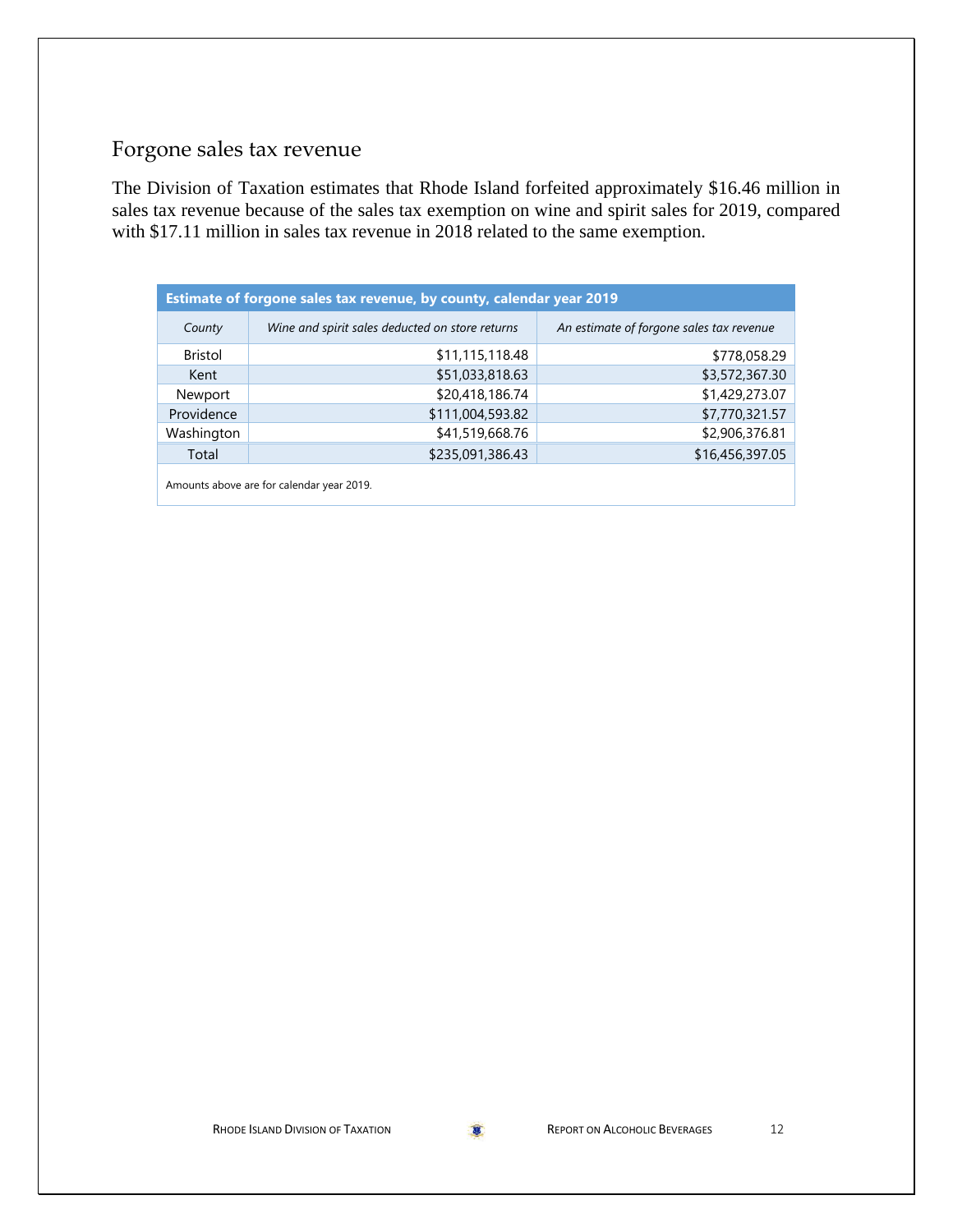### 3.) Excise tax

Wholesalers/distributors of alcoholic beverages are subject to Rhode Island's alcoholic beverage excise tax and must also file annual reconciliation returns.<sup>13</sup>

Excise taxes on a number of categories of alcoholic beverages increased – effective July 1, 2013, through June 30, 2015. Among the categories affected by the increase were malt beverages (including beer), and spirits – such as whiskey, gin, rum, and brandy – containing alcohol measuring more than 30 proof. The increases were initially intended to be temporary, but were made permanent under legislation enacted June 30,  $2015$ ,<sup>14</sup> effective July 1,  $2015$ .

| <b>Excise tax per gallon on wholesalers/distributors and manufacturers</b>                                                                                                                                                     |                    |                   |  |  |  |
|--------------------------------------------------------------------------------------------------------------------------------------------------------------------------------------------------------------------------------|--------------------|-------------------|--|--|--|
|                                                                                                                                                                                                                                | Previous tax rates | Current tax rates |  |  |  |
| Still wines                                                                                                                                                                                                                    | \$0.60             | \$1.40            |  |  |  |
| Still wines (Rhode Island fruit)                                                                                                                                                                                               | 0.30               | 0.30              |  |  |  |
| Sparkling wines                                                                                                                                                                                                                | 0.75               | 0.75              |  |  |  |
| Whiskey, other distilled spirits                                                                                                                                                                                               | 3.75               | 5.40              |  |  |  |
| Low proof distilled spirits                                                                                                                                                                                                    | 1.10               | 1.10              |  |  |  |
| Ethyl alcohol (for beverage purposes)                                                                                                                                                                                          | 7.50               | 7.50              |  |  |  |
| Ethyl alcohol (for non-beverage use)                                                                                                                                                                                           | 0.08               | 0.08              |  |  |  |
| Malt beverages, including beer                                                                                                                                                                                                 | 3.00               | 3.30              |  |  |  |
| • All taxes are per gallon, except tax on malt beverages, which is per barrel (a barrel equals 31 gallons).<br>• "Previous tax rates" were in effect through June 30, 2013.<br>• "Current tax rates" took effect July 1, 2013. |                    |                   |  |  |  |

• Still wines made entirely from fruit grown in Rhode Island continue to be taxed at 30 cents a gallon.

• "Low proof" spirits contain alcohol measuring 30 proof or less.

- Tax applies to manufacturers; wholesalers/distributors pay fee equal to applicable tax rate.
- In-state breweries and distilleries meeting certain other conditions may qualify for limited tax exemption.

• See Rhode Island General Laws § 3-10-1.

### Excise tax by county

Rhode Island General Laws § 3-10-5(b) requires the Division of Taxation to report excise tax collections by county.

<sup>&</sup>lt;sup>13</sup> The excise tax applies to manufacturers; wholesalers/distributors pay a fee equal to the tax. The levy is sometimes referred to as a "manufacturing tax" or "import service fee."

<sup>&</sup>lt;sup>14</sup> Rhode Island Public Law 2015, ch. 141, art. 11, § 8. See Rhode Island General Laws § 3-10-1.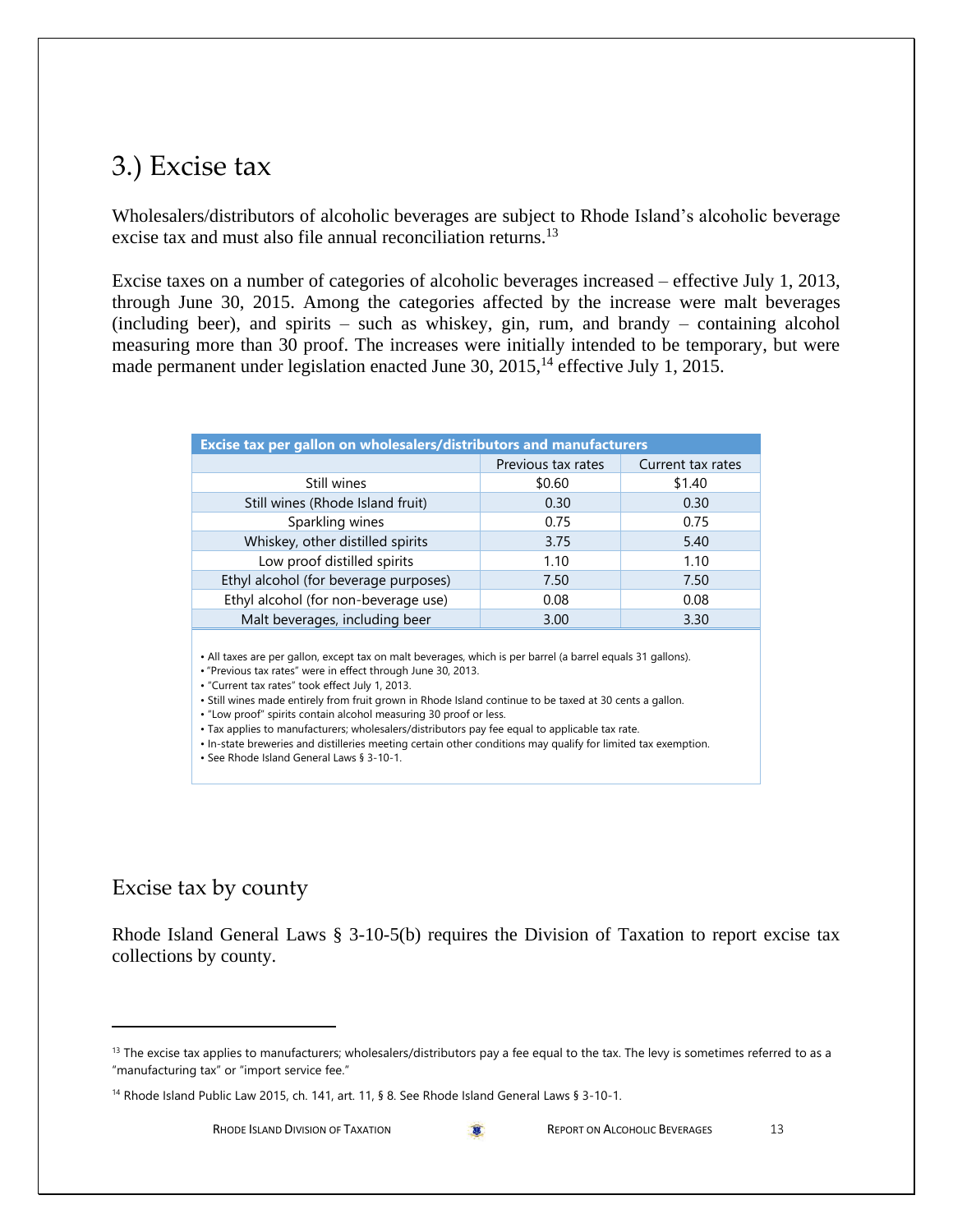For calendar year 2019, wholesalers/distributors paid a combined total of approximately \$14.59 million in Rhode Island excise tax on alcoholic beverages they sold, net of inventory, to liquor stores in Rhode Island.<sup>15</sup> That compares with approximately \$15.68 million in calendar year 2018, a decrease of 6.94%.

| Alcoholic beverage excise taxes, 2019 vs. 2018 (dollars in millions)                                                                                                                                                                                    |         |         |                   |  |  |
|---------------------------------------------------------------------------------------------------------------------------------------------------------------------------------------------------------------------------------------------------------|---------|---------|-------------------|--|--|
|                                                                                                                                                                                                                                                         | 2018    | 2019    | <b>Difference</b> |  |  |
| Excise tax on sales by wholesalers to liquor stores*                                                                                                                                                                                                    | \$15.68 | \$14.59 | $-6.94\%$         |  |  |
| Dollar amounts are rounded, for calendar year, and are based on reports filed by wholesalers/distributors with Division of Taxation.<br>* Wholesalers/distributors pay excise tax on alcoholic beverages they sell, net of inventory, to liquor stores. |         |         |                   |  |  |

The Rhode Island sales tax exemption on wine and spirits applies at the retail level – on sales by liquor stores to consumers. There is no exemption on wine and spirits sold at the wholesale level – sales by wholesalers/distributors to liquor stores.

Of the approximately \$14.59 million in excise tax paid by wholesalers/distributors on alcoholic beverages sold to liquor stores in calendar year 2019, Providence County accounted for the largest portion – approximately \$7.43 million. Bristol County accounted for the smallest portion – approximately \$595,434.

|            | Alcoholic beverage excise taxes, by county, by year* |                 |                  |              |  |  |  |  |  |  |  |  |  |  |
|------------|------------------------------------------------------|-----------------|------------------|--------------|--|--|--|--|--|--|--|--|--|--|
| County     | 2018                                                 | 2019            | \$ Difference    | % Difference |  |  |  |  |  |  |  |  |  |  |
| Bristol    | \$560,628.82                                         | \$595,433.76    | \$34,804.94      | 6.21%        |  |  |  |  |  |  |  |  |  |  |
| Kent       | \$3,109,405.06                                       | \$2,823,504.12  | $-$ \$285,900.94 | $-9.19%$     |  |  |  |  |  |  |  |  |  |  |
| Newport    | \$1,568,785.86                                       | \$1,353,082.39  | $-$ \$215,703.47 | $-13.75%$    |  |  |  |  |  |  |  |  |  |  |
| Providence | \$7,777,085.49                                       | \$7,434,127.71  | $-$ \$342,957.78 | $-4.41%$     |  |  |  |  |  |  |  |  |  |  |
| Washington | \$2,664,657.44                                       | \$2,386,341.71  | $-$ \$278,315.73 | $-10.44%$    |  |  |  |  |  |  |  |  |  |  |
| Total:     | \$15,680,562.67                                      | \$14,592,489.69 | $-$1,088,072.98$ | $-6.94\%$    |  |  |  |  |  |  |  |  |  |  |
|            |                                                      |                 |                  |              |  |  |  |  |  |  |  |  |  |  |

Dollar amounts are for calendar year and are based on reports filed by wholesalers/distributors with Division of Taxation. \* Wholesalers/distributors pay excise tax on alcoholic beverages they sell, net of inventory, to liquor stores.

<sup>&</sup>lt;sup>15</sup> To meet the requirements of Rhode Island General Laws § 3-10-5(b), the Division of Taxation had to make certain assumptions for versions of this report published in prior years - including, for example, what percentage of total sales by wholesalers/distributors were made to liquor stores. However, due to a revision of the Division of Taxation's annual reconciliation form, that issue has been resolved; the assumptions are no longer needed. Also, the Division continues to include in this annual report only excise tax related to the distribution of alcoholic beverages by wholesalers/distributors to liquor stores ("Class A" licensees), not to other customers, such as taverns.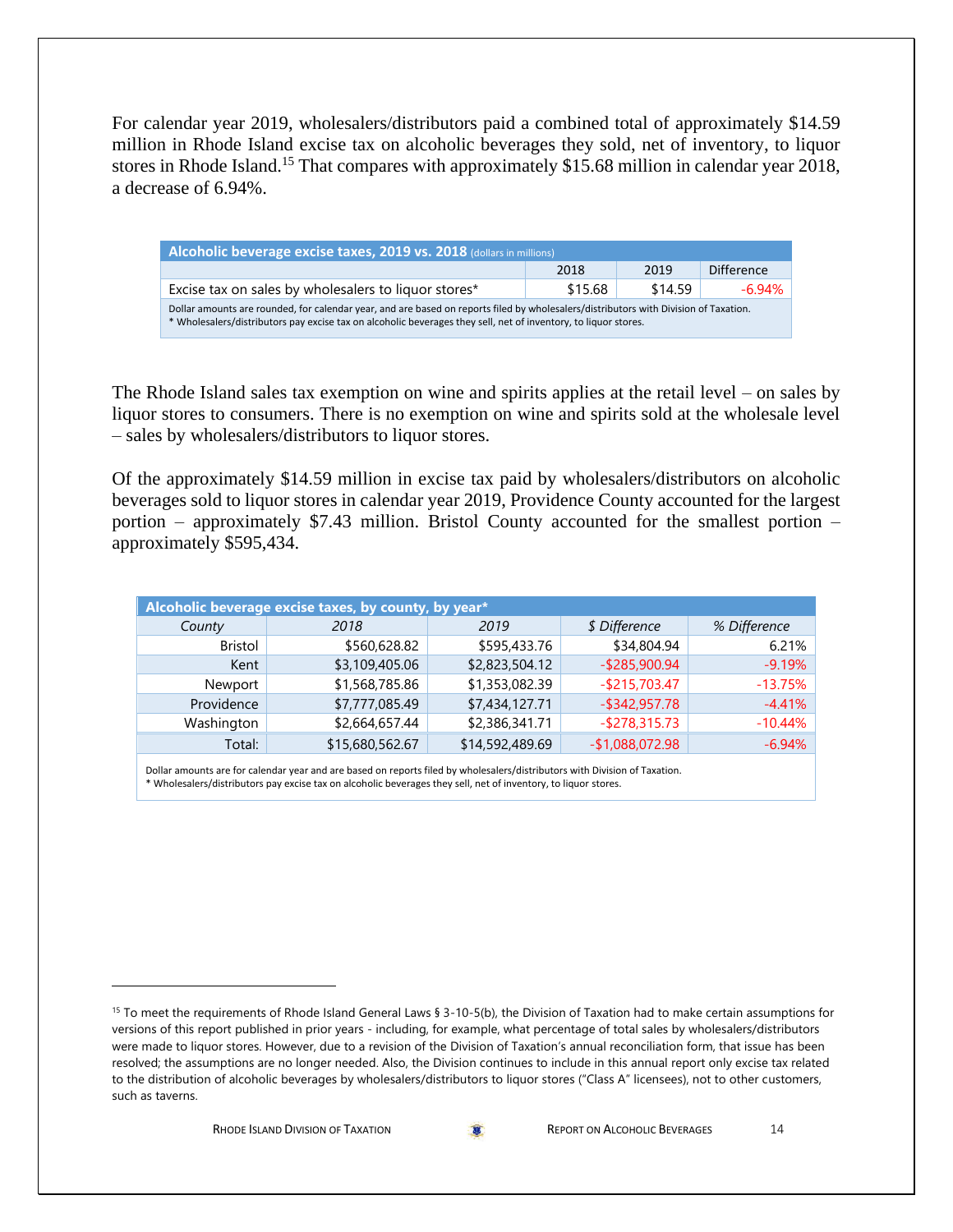# 4.) Additional information

As previously noted, the Division of Taxation estimates that Rhode Island forfeited approximately \$16.46 million in sales tax revenue because of the sales tax exemption on wine and spirit sales for 2019, compared with \$17.11 million in sales tax revenue in 2018 related to the same exemption.

In the Division's previous annual reports on the sales and taxation of alcoholic beverages, the Division attempted to determine whether the estimated forfeited amount in sales tax revenue due to the exemption on wine and spirit sales for a given calendar year was offset by an increase in excise tax revenue for the same year. To make that determination, the Division computed the difference in overall excise tax revenue from one year to the next.

New for this year's report, the Division has settled upon the use of a different computation, one which the Division believes is more precise and more meaningful for purposes of computing whether the forfeited amount in sales tax revenue has been offset by any increase in excise tax for the same year.

To understand the new computation, it is important to recall that excise taxes on certain categories of alcoholic beverages increased effective July 1, 2013 – five months before the sales tax exemption for wine and spirits took effect. The excise tax increase, which is still in effect today, applied to three categories of alcoholic beverages:

- Still wines (not made from fruit grown in Rhode Island);
- Whiskey and other distilled spirits; and
- Malt beverages, including beer.

Under the new computation, covering the 2019 calendar year, the Division has performed two separate calculations:

1.) The number of gallons for each of the three categories listed above times the "old" excise tax rate (i.e., the rate in effect prior to July 1, 2013) to determine the total excise tax revenue based on the "old" rate.

2.) The number of gallons for each of the three categories listed above times the "new" excise tax rate (i.e., the rate in effect on and after July 1, 2013) to determine the total excise tax revenue based on the "new" rate.

The difference between steps 1 and 2 above, for each of the affected categories, is known as the variance. For the 2019 calendar year, the variance in the aggregate was \$6,979,424.03 – in other words, approximately \$6.98 million.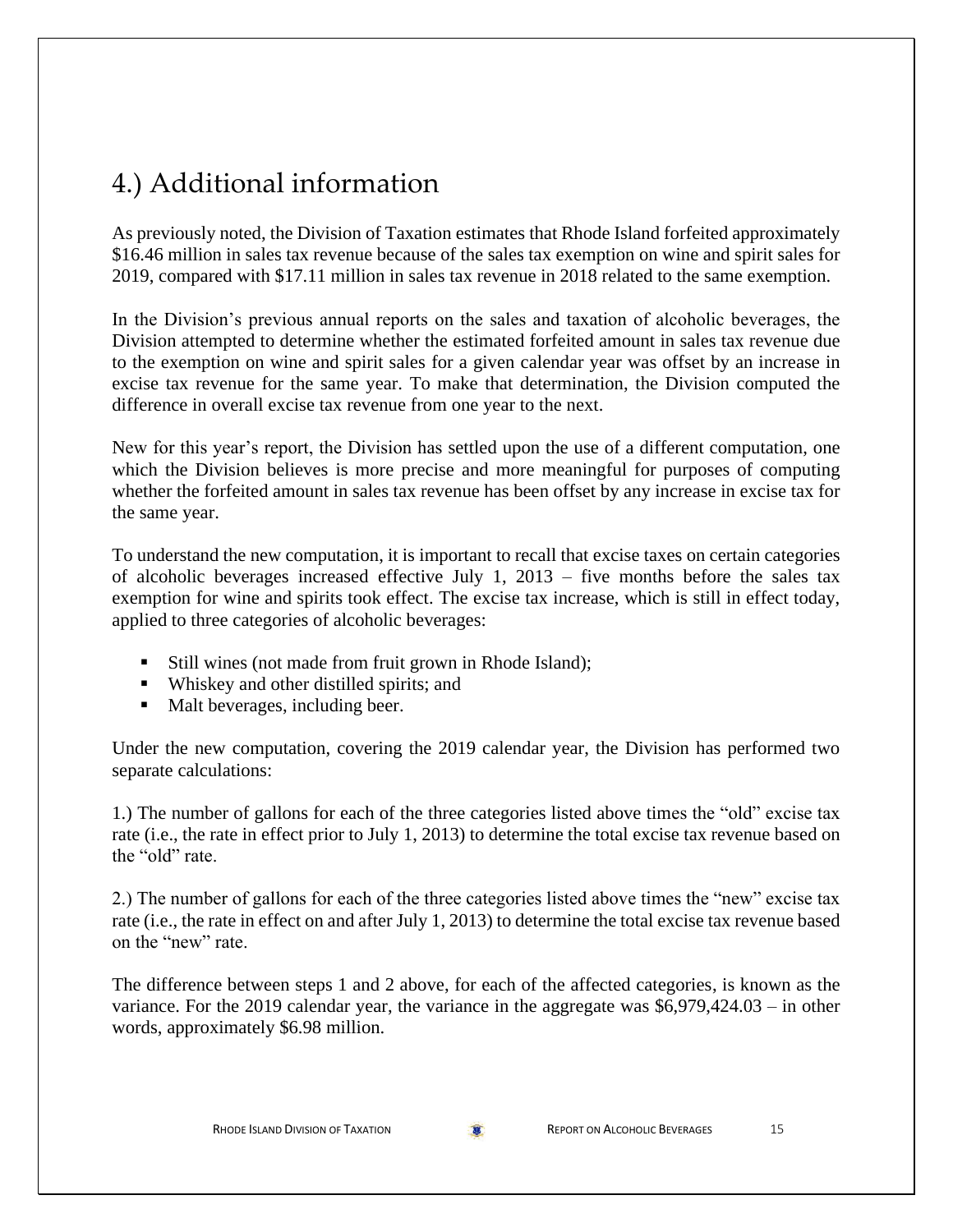Thus, the Division has determined that the approximately \$16.46 million in sales tax revenue forfeited in 2019 because of the sales tax exemption on wine and spirit sales was only partially offset by the approximately \$6.98 million increase (or "variance") in excise tax revenue attributable solely to the difference between the old excise tax rates and the new (and higher) excise tax rates on the three specific categories of alcoholic beverages. Put another way, the net loss in revenue resulting from the sales tax exemption for wine and spirits in calendar year 2019 was approximately \$9.48 million.

Data for the new computation is shown in the table below. (Note that the table computes the tax for five categories of alcoholic beverages, including the three categories for which the excise tax rate increased.)

| Variance in alcoholic beverage excise tax revenue, 2019 calendar year |                 |                             |                    |                           |                                           |                 |                 |  |  |  |  |  |
|-----------------------------------------------------------------------|-----------------|-----------------------------|--------------------|---------------------------|-------------------------------------------|-----------------|-----------------|--|--|--|--|--|
|                                                                       | <b>SPIRITS</b>  | LOW-PROOF<br><b>SPIRITS</b> | <b>STILL WINES</b> | SPARKLING<br><b>WINES</b> | <b>MALT BEVERAGES</b><br>(INCLUDING BEER) | <b>TOTALS</b>   | <b>VARIANCE</b> |  |  |  |  |  |
| Total gallons                                                         | 2,383,227.88    | 163,690.79                  | 3,665,137.19       | 197,921.88                | 17,422,465.34                             |                 |                 |  |  |  |  |  |
|                                                                       |                 |                             |                    |                           |                                           |                 |                 |  |  |  |  |  |
| Old tax rate                                                          | \$3.75          | \$1.10                      | \$0.60             | \$0.75                    | \$0.0967                                  |                 |                 |  |  |  |  |  |
| Tax based on old tax rate                                             | \$8,937,104.57  | \$180,059.87                | \$2,199,082.31     | \$148,441.41              | \$1,684,752.40                            | \$13,149,440.56 |                 |  |  |  |  |  |
| New tax rate                                                          | \$5.40          | \$1.10                      | \$1.40             | \$0.75                    | \$0.1033                                  |                 |                 |  |  |  |  |  |
| Tax based on new tax rate                                             | \$12,869,430.57 | \$180,059.87                | \$5,131,192.07     | \$148,441.41              | \$1,799,740.67                            | \$20,128,864.59 | \$6,979,424.03  |  |  |  |  |  |

(For full variance tables for calendar years 2014 through 2019, please see appendices.)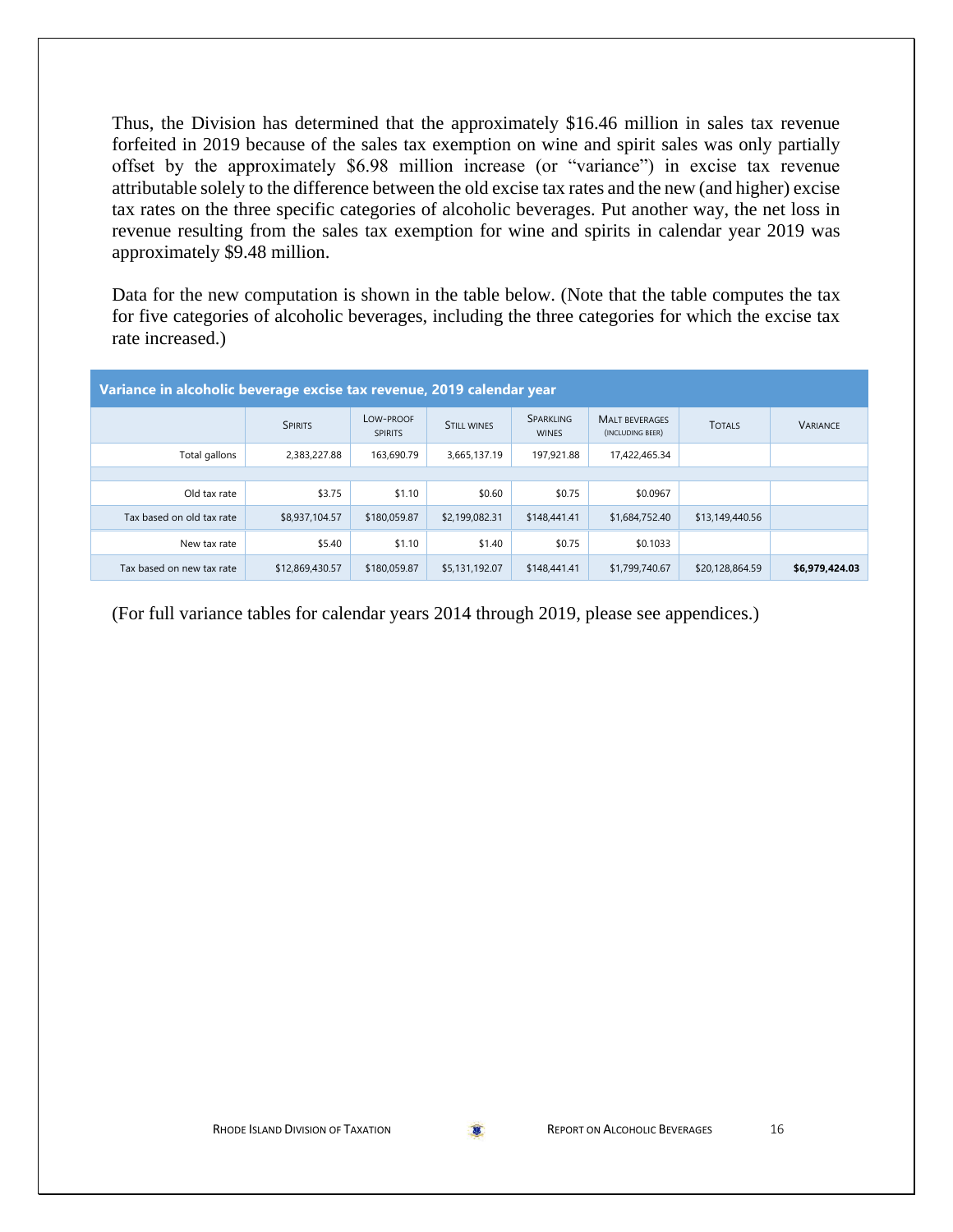## Timeline

#### **JUNE 2012**

 Legislation is enacted requiring all sellers of alcoholic beverages (wholesalers and retailers, including taverns, bars, liquor stores, and others) to file an annual report to the Division of Taxation by February 1 each year and include their total sales of alcoholic beverages, as well as the sales tax and excise tax collections on such sales.

 $\blacktriangleright$  The legislation also requires the Tax Administrator to prepare and submit a report on or before May 1 each year, including a compilation of total sales of alcoholic beverages, and the related sales tax and excise tax collections by county.

**JULY 2013**

 Legislation is enacted to temporarily increase excise taxes on a number of categories of alcoholic beverages for a 21-month period, from July 1, 2013, through March 31, 2015. Among the categories affected by the increase will be malt beverages (including beer), a number of still wines, and spirits such as whiskey, gin, rum, and brandy containing alcohol measuring more than 30 proof. (The excise tax applies to manufacturers; wholesalers/distributors pay a fee equal to the tax.)

 $\blacktriangleright$  The legislation also will temporarily exempt, from Rhode Island sales and use tax, all wine and spirits sold at liquor stores ("Class A" licensees under Rhode Island General Laws Title 3). The exemption is to be in force for 16 months, from December 1, 2013, through March 31, 2015. Also during that period, no alcoholic beverages sold at retail will be subject to state's minimum markup. Beer and other malt beverages will continue to be subject to the sales and use tax.

 $\blacktriangleright$  Thus, the temporary increase in excise taxes will begin earlier than the temporary sales tax exemption on wine and spirts sold at liquor stores, but will end at the same time.

 $\blacktriangleright$  The legislation also limits the scope of the annual reporting requirement. Under the June 2012 legislation as enacted, all sellers of alcoholic beverages (wholesalers and retailers, including taverns, bars, liquor stores, etc.) had to make the annual filing. Under the July 2013 legislation as enacted, the annual reporting requirement will apply only to Class A licensees authorized to sell intoxicating beverages at wholesale or retail.

**JUNE 2014**

 $\blacktriangleright$  Legislation is enacted to extend, by three months, the temporary increase in excise taxes. Thus, the increase, which was to have ended March 31, 2015, will be extended through June 30, 2015.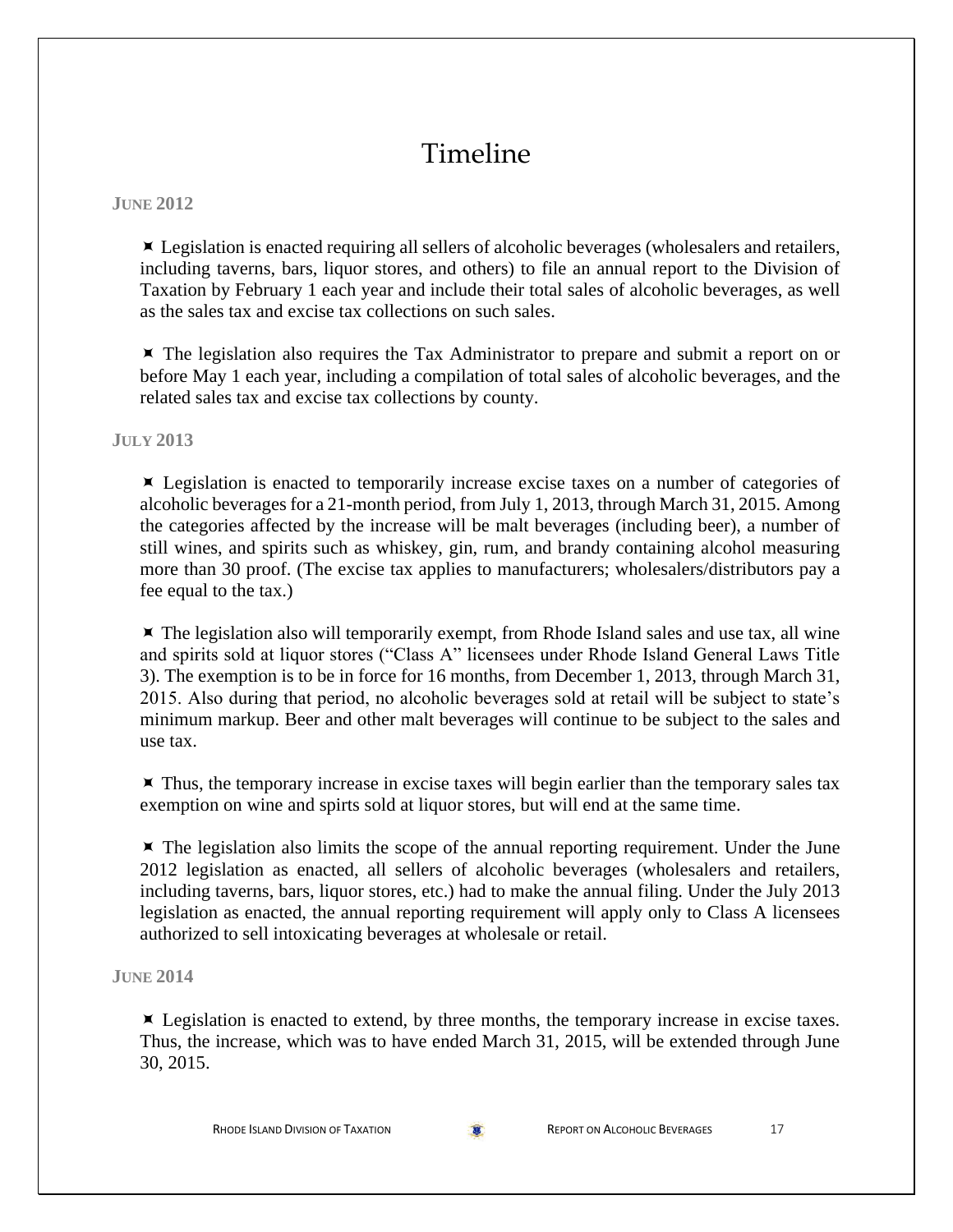$\blacktriangleright$  The legislation also extends, by three months, the temporary sales tax exemption on wine and spirits sold at liquor stores. Thus, the exemption, which was to have ended March 31, 2015, will be extended through June 30, 2015. (Beer and other malt beverages will continue to be subject to the sales and use tax.)

#### **JUNE 2015**

 $\times$  Legislation is enacted to permanently extend the increases in excise taxes. (The increases were to have ended June 30, 2015.)

 $\blacktriangleright$  The legislation also permanently exempts from sales and use tax the sale of wine and spirits sold at liquor stores – "Class A" licensees under Rhode Island General Laws Title 3. (The exemption was to have ended June 30, 2015.) Beer and other malt beverages will continue to be subject to the sales and use tax.

Notes:

For 2019, there were 234 active Class A licensees (liquor stores) required to report sales of alcoholic beverages and related tax information to the Division of Taxation. Of those, a total of 211 filed annual reconciliation returns with the Division of Taxation as of April 13, 2020, while 23 did not. Thus, approximately 90% of licensees filed annual returns with the agency, while approximately 10% did not. The Class A licensees that were delinquent in the filing of annual reconciliation returns as of April 13, 2020, make up less than 1.0% of total sales activity. Thus, the Division of Taxation is confident that the data contained in this report covers more than 99% of total sales activity.

For 2019, there were 32 active wholesalers/distributors of alcoholic beverages in Rhode Island. Of those, 29 filed annual reconciliation returns with the Division as of April 13, 2020, while three did not. Thus, the filing rate was approximately 90.63% and the delinquency rate approximately 9.38%. The Division of Taxation has determined that the three that were delinquent in filing their returns would have showed minimal excise tax had they filed. The delinquent filers represented less than 10% of all filers. Furthermore, the delinquent filers make up 1.36% of total sales activity. Thus, the Division of Taxation is confident that the excise tax data contained in this report covers 98.64% of total sales activity.

Prior-year versions of the Rhode Island Division of Taxation report involving alcoholic beverages are available on the Division's [website.](http://www.tax.ri.gov/reports/index.php) Also available on the Division's website is [a copy of the latest annual reconciliation form](http://www.tax.ri.gov/taxforms/sales_excise/sales_use.php) for liquor stores.

The photograph on the first page of this report – of the Powers Building, in Providence, Rhode Island, where the Division of Taxation is located – was taken in August 2018 by the Division of Taxation.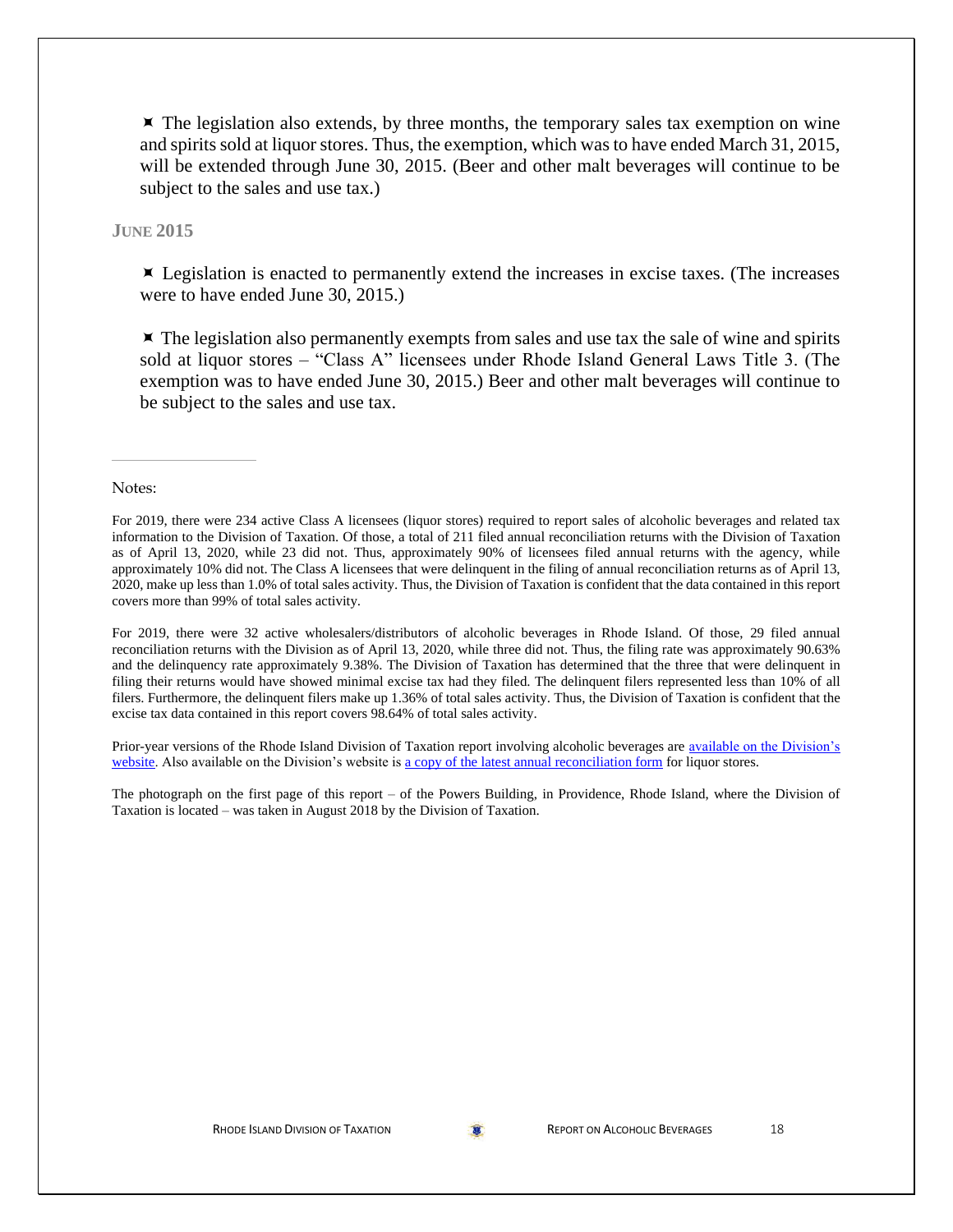Appendix A: Statute on alcoholic beverage study

# **Alcoholic Beverages**

### **CHAPTER 3-10 Taxation of Beverages**

#### **SECTION 3-10-5**

**§ 3-10-5 Information supplemental to returns – Audit of books. –** (a) The tax administrator may at any time request further information from any person or from the officers and employees of any corporation that he or she may deem necessary to verify, explain, or correct any return made in pursuance of the provisions of this chapter, and for the like purpose, the administrator or his or her authorized agent may examine the books of account of that person or corporation during business hours.

 (b) Each Class A licensee authorized to sell intoxicating beverages at wholesale or retail in this state shall file an annual report on or before February 1 with the division of taxation in the form required by the tax administrator. Such report shall include, but not be limited to, total sales of alcoholic beverages, sales tax, and excise tax collections on such sales for the immediately preceding calendar year. Annually, on or before May 1, the tax administrator shall prepare and submit to the chairs of the house and senate finance committees a report reflecting data from the annual reports submitted by said licensee to the division of taxation. The tax administrator's report shall compile total sales of alcoholic beverages, sales tax, and excise tax collections by county.

#### History of Section.

(P.L. 1933, ch. 2013, § 44; G.L. 1938, ch. 167, § 4; impl. am. P.L. 1939, ch. 660, § 70; G.L. 1956, § 3-10-5; P.L. 2012, ch. 241, art. 21, § 15; P.L. 2013, ch. 144, art. 9, § 9; P.L. 2014, ch. 528, § 1.)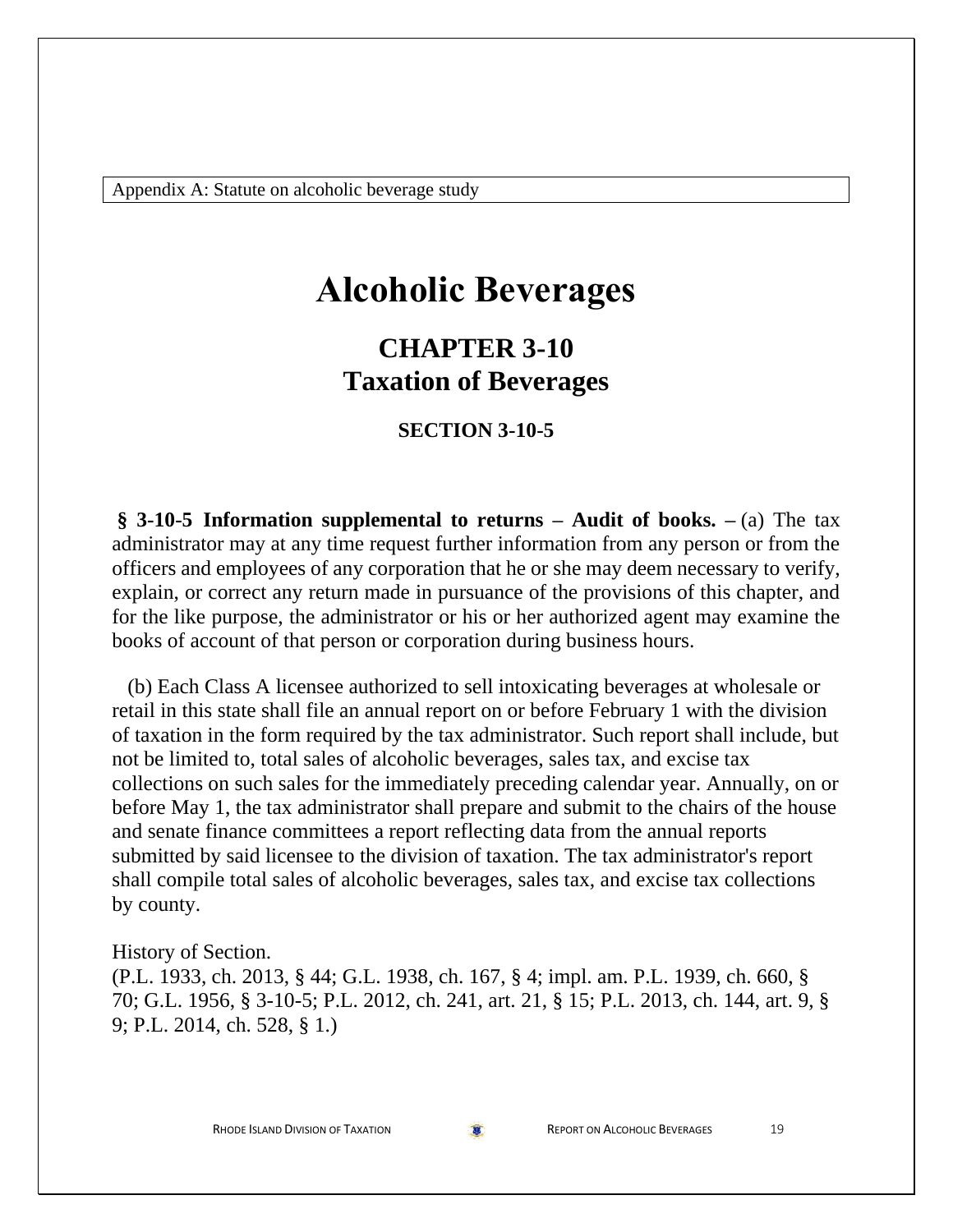#### Appendix B: Expanded tables

#### 2019 alcoholic beverages sales tax report (by county)

|                 | Wine & Spirit       | Beer & Malt       | <b>Total Alcoholic</b> |                      |               |              |              |                     |                                  | <b>Total Alcohol</b>     | Net taxable            |                  |
|-----------------|---------------------|-------------------|------------------------|----------------------|---------------|--------------|--------------|---------------------|----------------------------------|--------------------------|------------------------|------------------|
| County 2019     | <b>Sales</b>        | <b>Sales</b>      | <b>Beverage Sales</b>  | Resale               | Interstate    |              | Fed & State  | <b>Other Exempt</b> | Wine & Spirits                   | <b>Related Deduction</b> | <b>Alcoholic Sales</b> | <b>Sales Tax</b> |
| <b>Bristol</b>  | 11.115.118.48   \$  | 5.137.962.70      | $16.253.081.18$ \\$    |                      |               |              |              | 60.476.69           | $\frac{1}{2}$ 11.115.118.48      | 11, 175, 595. 17         | 5.077.486.01           | 355.424.02       |
| Kent            | 51.033.818.63       | 27.053.109.56     | 78.086.928.19          | 21.628.50 \$         |               | 51,970,00 \$ |              |                     | 31.306.78 \$51.033.818.63        | 51.138.723.91            | 26.948.204.28          | \$1,886,374,30   |
| Newport         | 20.418.186.74 \$    | $11.047.830.11$ S | 31.466.016.85          | 46.317.81 \$         |               |              |              |                     | 120,418,186.74                   | 20.464.504.55            | \$11,001,512,30        | 770.105.86       |
| Providence      | \$111,004,593,82 \$ | 61.228.660.40     | 172.233.254.22         |                      |               | 83.028.00 \$ |              |                     | 39.998.02 \$111.004.593.82       | 111.282.026.57           | 60.951.227.65          | \$4,266,585.94   |
| Washington      | 41.519.668.76 \$    | 21.265.388.61     | 62.785.057.37          | 48,444,07 \$<br>- 55 |               |              | 30.594.85 \$ |                     | 16.941.47   \$41.519.668.76   \$ | 41.615.649.15            | \$21.169.408.22        | \$1,481,858.58   |
| <b>TOTAL RI</b> | \$235.091.386.43    | 125.732.951.38    | 360.824.337.81         | $$270.797.11$ $$$    | 134,998,00 \$ |              | 30.594.85 \$ |                     | 148.722.96 \$235.091.386.43 \$   | 235.676.499.35           | \$125,147,838,46       | \$8,760,348,69   |

#### 2018 alcoholic beverages sales tax report (by county)

|                 | Wine & Spirit        | Beer & Malt                        | <b>Total Alcoholic</b>                         |        |                |            |               |             |  |                     |                                 |                          | <b>Total Alcohol</b> | Net taxable                     |                            |
|-----------------|----------------------|------------------------------------|------------------------------------------------|--------|----------------|------------|---------------|-------------|--|---------------------|---------------------------------|--------------------------|----------------------|---------------------------------|----------------------------|
| County 2018     | Sales                | <b>Sales</b>                       | <b>Beverage Sales</b>                          | Resale |                | Interstate |               | Fed & State |  | <b>Other Exempt</b> | Wine & Spirits                  | <b>Related Deduction</b> |                      | <b>Alcoholic Sales</b>          | <b>Sales Tax</b>           |
| <b>Bristol</b>  | $10.587.445.38$ \$   | 3.371.686.42                       | $13.959.131.80$   $\frac{2}{5}$                |        |                |            |               |             |  | 62.945.02 \$        | 10.587.445.38 \$                |                          | 10.650.390.40        |                                 | 3.308.741.40 \$ 231.611.90 |
| Kent            | $52.673.713.58$ S    | 28.632.545.81 \$                   | 81.306.259.39                                  |        | $10.832.19$ \$ |            |               |             |  | 55.134.87           | $5$ 52.673.713.58 $\frac{1}{5}$ |                          | 52.739.680.64        | \$28.566.578.75 \$1.999.660.51  |                            |
| Newport         | 25.512.298.77 \$     | 12.034.365.18 \$                   | 37.546.663.95                                  |        | 48.223.36 \$   |            |               |             |  |                     | $$25.512.298.77$ \ \$           |                          | 25.560.522.13        | $$11.986.141.82$ \ \$           | 839.029.93                 |
| Providence      | $$112.520.639.24$ \$ |                                    | 63.195.144.28 \$175.715.783.52 \$214.181.63 \$ |        |                |            | $4.253.42$ \$ |             |  |                     | 58.405.52 \$112.520.639.24 \$   |                          | 112,797,479.81       | \$62,918,303,71 \$4,404,281,26  |                            |
| Washington      | 43.094.345.85 \$     | 22.823.402.37 \$                   | 65.917.748.22                                  |        | 38,846,00 \$   |            | 34.037.47 \$  |             |  |                     | 624.88 \$43.094.345.85 \$       |                          | 43.167.854.20        | \$22,749,894.02 \$1,592,492.58  |                            |
| <b>TOTAL RI</b> |                      | 244.388.442.82 \$130.057.144.06 \$ | 374.445.586.88                                 |        | \$312.083.18   |            | 38,290.89 \$  |             |  | 177.110.29          | \$244.388.442.82                |                          | 244.915.927.18       | \$129,529,659.70 \$9,067,076.18 |                            |

Note: The data on this page is based on the unaudited annual returns ("annual reconciliations") as filed with the Division of Taxation by liquor stores.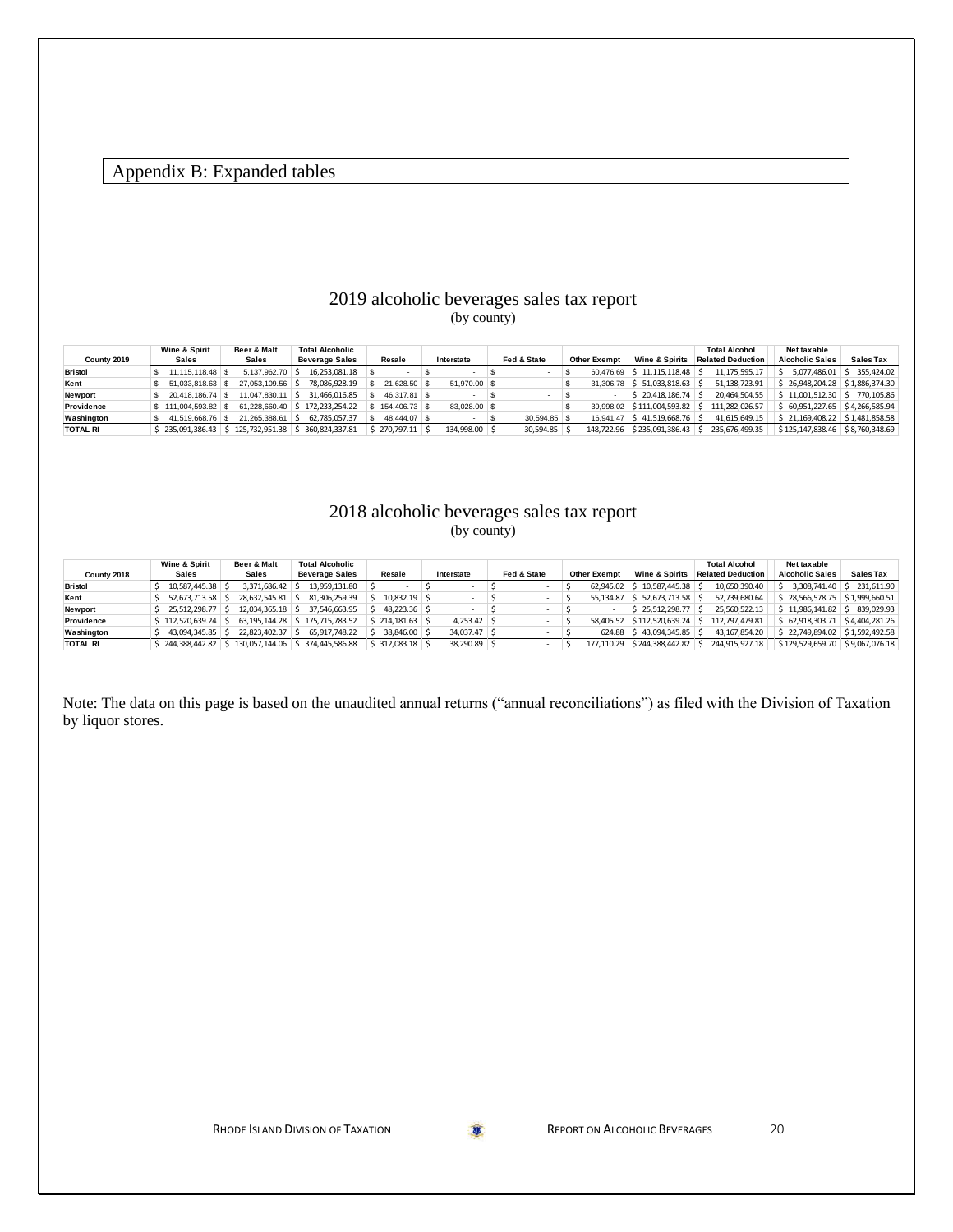Excise tax/import service fee paid by wholesalers/distributors/manufacturers on alcoholic beverages, by county, for calendar year 2019:

|                            |    |                       |     |                    |    | Newport    |     | Providence     |           | Washington     |                    |
|----------------------------|----|-----------------------|-----|--------------------|----|------------|-----|----------------|-----------|----------------|--------------------|
|                            |    | <b>Bristol County</b> |     | <b>Kent County</b> |    | County     |     | County         |           | County         | <b>TOTAL FEE</b>   |
|                            |    |                       |     |                    |    |            |     |                |           |                |                    |
| <b>DISTILLED SPIRTS</b>    | \$ | 376,279.63            | \$  | 1,811,123.59       | \$ | 800,025.37 |     | \$5,143,791.95 |           | \$1,475,995.61 | \$9,607,216.15     |
| LOW PROOF DISTILLED SPIRTS | \$ | 7,366.16              | \$  | 44,472.52          | \$ | 17,677.91  | -\$ | 86,580.52      | \$        | 56,250.03      | \$<br>212,347.14   |
|                            |    |                       |     |                    |    |            |     |                |           |                |                    |
| <b>ETHYL ALCOHOL</b>       | \$ | 163.75                | \$  | 1,634.97           | \$ | 747.70     | -\$ | 5,517.51       | \$        | 1,927.67       | \$<br>9,991.60     |
|                            |    |                       |     |                    |    |            |     |                |           |                |                    |
| <b>STILL WINE</b>          | \$ | 164,111.48            | -\$ | 699,815.92         | -S | 395,948.94 |     | \$1,419,937.10 | <b>\$</b> | 626,776.25     | \$ 3,306,589.69    |
|                            |    |                       |     |                    |    |            |     |                |           |                |                    |
| <b>SPARKLING WINE</b>      | \$ | 4,780.18              | \$  | 17,297.48          | \$ | 14,644.78  | \$  | 39,469.70      | \$        | 13,320.20      | \$<br>89,512.34    |
|                            |    |                       |     |                    |    |            |     |                |           |                |                    |
| <b>PACKAGED BEER</b>       | \$ |                       | \$  | ٠                  | \$ |            | \$  |                | \$        |                | \$                 |
|                            |    |                       |     |                    |    |            |     |                |           |                |                    |
| MALT BEVERAGE BARRELS      | \$ | 42,732.56             | \$  | 249,159.64         | S  | 124,037.69 | -\$ | 738,830.93     | \$        | 212,071.95     | \$<br>1,366,832.77 |
|                            |    |                       |     |                    |    |            |     |                |           |                |                    |
|                            |    |                       |     |                    |    |            |     |                |           |                |                    |
| <b>TOTAL IMPORT FEE</b>    | S  | 595,433.76 \$         |     | 2,823,504.12       |    |            |     |                |           | \$2,386,341.71 | \$14,592,489.69    |

Excise tax/import service fee paid by wholesalers/distributors/manufacturers on alcoholic beverages, by county, for calendar year 2018:

|                              |    |                       |      |                    |      |                       |      | Providence      |      |                          |    |                  |
|------------------------------|----|-----------------------|------|--------------------|------|-----------------------|------|-----------------|------|--------------------------|----|------------------|
|                              |    | <b>Bristol County</b> |      | <b>Kent County</b> |      | <b>Newport County</b> |      | County          |      | <b>Washington County</b> |    | <b>TOTAL FEE</b> |
|                              |    |                       |      |                    |      |                       |      |                 |      |                          |    |                  |
| <b>DISTILLED SPIRTS</b>      | \$ | 337,030.19            | \$   | 1,935,647.21       | \$   | 895,600.75            | \$   | 5,263,191.81    | \$   | 1,605,427.61             | \$ | 10,036,897.57    |
|                              |    |                       |      |                    |      |                       |      |                 |      |                          |    |                  |
| LOW PROOF DISTILLED SPIRTS   | \$ | 4,640.31              | - \$ | 33,255.95          | l \$ | 14,437.31             | \$   | $62,178.52$ \$  |      | $37,627.11$ \ \$         |    | 152,139.20       |
|                              |    |                       |      |                    |      |                       |      |                 |      |                          |    |                  |
| <b>ETHYL ALCOHOL</b>         | \$ | 135.69                | \$   | 1,646.56           | \$   | 1,372.09              | \$   | 6,895.70        | - \$ | 1,438.52                 | S  | 11,488.56        |
|                              |    |                       |      |                    |      |                       |      |                 |      |                          |    |                  |
| <b>STILL WINE</b>            | \$ | 167,405.50            | \$   | 840, 847.05        | \$   | 489,931.54            | \$   | 1,566,289.02    | \$   | 756,624.46               | S  | 3,821,097.57     |
|                              |    |                       |      |                    |      |                       |      |                 |      |                          |    |                  |
| <b>SPARKLING WINE</b>        | \$ | 4,365.44              | \$   | 20,183.05          | \$   | 18,056.41             | \$   | 46,291.04       | \$   | 21,330.97                | S  | 110,226.91       |
|                              |    |                       |      |                    |      |                       |      |                 |      |                          |    |                  |
| <b>PACKAGED BEER</b>         | \$ |                       | S    |                    | \$   |                       | \$   | ۰.              | \$   | ٠                        | S  |                  |
|                              |    |                       |      |                    |      |                       |      |                 |      |                          |    |                  |
| <b>MALT BEVERAGE BARRELS</b> | \$ | 47,051.69             | \$   | 277,825.24         | l \$ | 149,387.76            | -\$  | 832,239.40      | \$   | 242,208.77               | S  | 1,548,712.86     |
|                              |    |                       |      |                    |      |                       |      |                 |      |                          |    |                  |
|                              |    |                       |      |                    |      |                       |      |                 |      |                          |    |                  |
| <b>TOTAL IMPORT FEE</b>      | S  | 560,628.82            | ∣\$. | $3,109,405.06$ \$  |      | 1,568,785.86          | ∣ \$ | 7,777,085.49 \$ |      | 2,664,657.44             | s. | 15,680,562.67    |